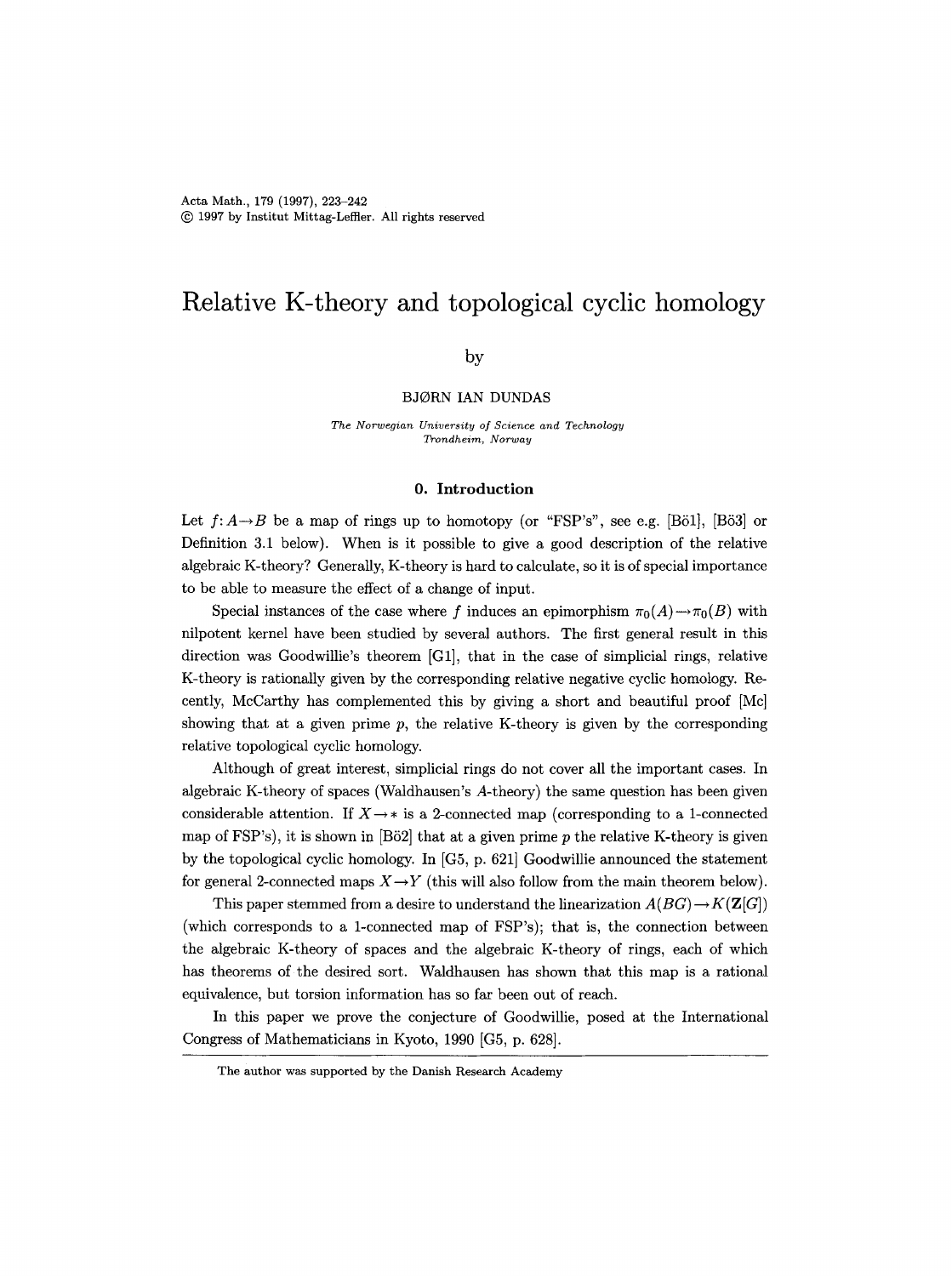MAIN THEOREM. Let  $f: A \rightarrow B$  be a map of FSP's inducing an epimorphism with *nilpotent kernel*  $\pi_0(A) \to \pi_0(B)$ , *and let p be a prime. Then* 

$$
K(A)_{p}^{\frown} \longrightarrow TC(A)_{p}^{\frown}
$$
  
\n
$$
\downarrow
$$
  
\n
$$
K(B)_{p}^{\frown} \longrightarrow TC(B)_{p}^{\frown}
$$

*is homotopy Cartesian.* 

The conjecture as stated in [G5] was integral, but only about 1-connected maps of FSP's. Using ideas from [G4] the main theorem can be extended to an integral statement; this will appear in [DGM].

COROLLARY. *If X i8 a connected space then* 



*is homotopy Cartesian.* 

The homotopy types of  $TC(*)_p^{\frown}$  and  $TC(\mathbf{Z})_p^{\frown}$  have been calculated by Bökstedt, Hsiang, Madsen and Rognes (for  $TC(*)_p^{\frown}$  see [Bö3], for  $TC(\mathbf{Z})_p^{\frown}$  see [Bö4]/[Bö5] when p is an odd prime, and  $[R]$  when  $p=2$ ), and so one could hope to gain some access to the linearization  $A(*) \rightarrow K(\mathbf{Z})$ . The map is a rational equivalence, and both spaces have finitely generated homotopy groups (see  $[Dw]$  and  $[Q1]$ ), and so we have a homotopy-Cartesian diagram

$$
A(*) \longrightarrow \prod_{p \text{ prime}} TC(*)_p^{\frown}
$$
  
\n
$$
K(\mathbf{Z}) \longrightarrow \prod_{p \text{ prime}} TC(\mathbf{Z})_p^{\frown}.
$$

Thus one should be in position to compare number-theoretical ideas in  $K(\mathbf{Z})$  with geometrical information in  $A(*) = QS^0 \times \text{Wh}^{\text{Diff}}(*)$ . Using the diagram above, John Klein and Rognes have calculated the homotopy groups of the fiber of  $A(*)_{p}^{-} \rightarrow K(\mathbf{Z})_{p}^{-}$  in dimension less than roughly  $p^3$  [KR]. See also the conjecture of Madsen [M1, p. 120].

For general  $X$ , if one wants to calculate  $A(X)$  one should expect that the least accessible term in the Cartesian square of the corollary is  $K(\mathbf{Z}[\pi_1(X)])$ . However, for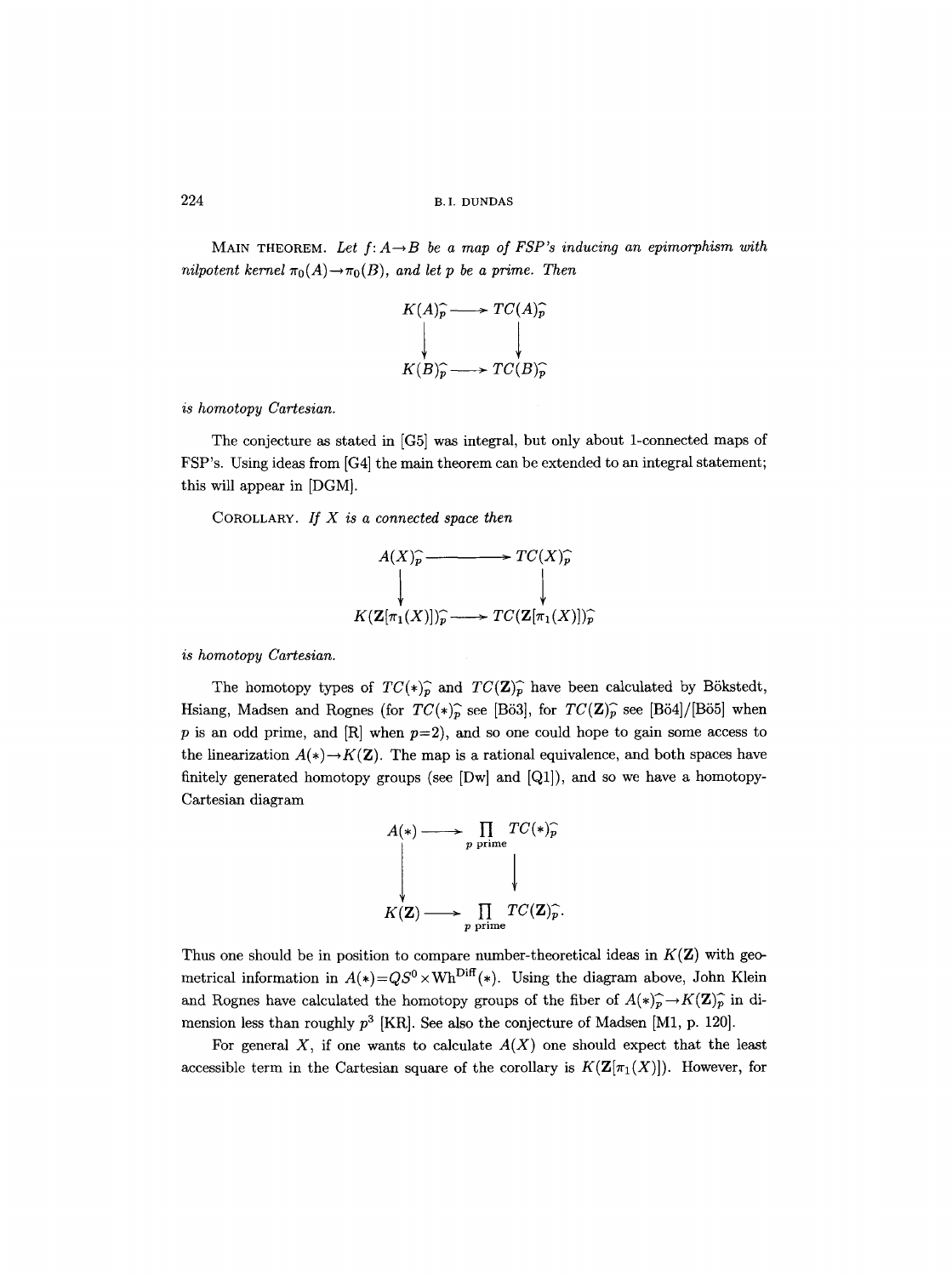some torsion-free groups  $\pi_1(X)$ , we know by the work of Farrell, Jones, Waldhausen and others that the assembly map  $B_{\pi_1}(X)_+ \wedge K(\mathbf{Z}) \to K(\mathbf{Z}[\pi_1(X)])$  is an equivalence. This list includes free groups [W2]; and so  $A(S^1)$  "only" depends on our understanding of  $K(\mathbf{Z})$ and *TC*. In [M2] Madsen points out that this has the consequence that  $Wh^{Top}(S^1)$  fits in a cofiber sequence where the other terms are the cofibers of the corresponding assembly maps in *TC*. Hence one may hope to be able to calculate  $Wh^{Top}(S^1)$ , which by the work of Farrel and Jones  $[FJ]$  determines  $Wh^{Top}$  for negatively curved manifolds; and hence by Igusa [I], the homotopy groups of the space of pseudoisotopies in a range of dimensions. Christian Slichtcrull is currently pursuing these ideas.

One should also note that the proof of the main theorem gives as a spinoff the expected affirmative answer to the older conjecture of Goodwillie:

#### THEOREM. Let A be an FSP and P an A-bimodule. Then  $K^S(A, P) \simeq THH(A, P)$ .

The proof is purely homotopy theoretic, and depends only on the corresponding theorem for simplicial rings, [DM], and not on knowledge of *TC,* or of the manifold models for the algebraic K-theory of spaces. An outline for a different proof of the theorem is given by Schwänzl, Staffeldt and Waldhausen in [Sä]. Their outset is that the theorem is already known by [W2] in the "initial" case:  $A^S(*) \simeq \lim_{k\to\infty} \Omega^k S^k$  ("the vanishing of the mystery homology theory") and that this should determine the behavior on all other rings up to homotopy.

Another idea for the proof, which seemed plausible after the ring case was established, and which I owe to Goodwillie, is the following. Try to "resolve rings up to homotopy by simplicial rings" by means of co-Cartesian diagrams and recover the general result by means the calculus of functors. It is an interesting question whether this approach can be carried out literally.

The approach chosen in this paper is to look at the cosimplicial resolution coming from the triple defining the integral completion. This resolution gives rise to cubes, just as in the calculus setup, except that they are not "pushout cubes" in any category.

The main point is that these cubes are in a sense uniformly (depending on size) close to being both pushouts and pullbacks. Using this uniformity to translate back and forth between pushouts and pullbacks whenever desirable, the theorem is reduced to elementary connectivity book keeping. In particular, we do not use the formal machinery of calculus of functors; the only trace of the relationship is the use of "Blakers-Massey-type" results (more precisely Theorems 2.5 and 2.6 in  $[G3]$ ) to handle highly (co-)Cartesian cubes.

*Plan.* In the first section we show that the main theorem follows from two approximation theorems, one for topological cyclic homology, and one for algebraic K-theory. In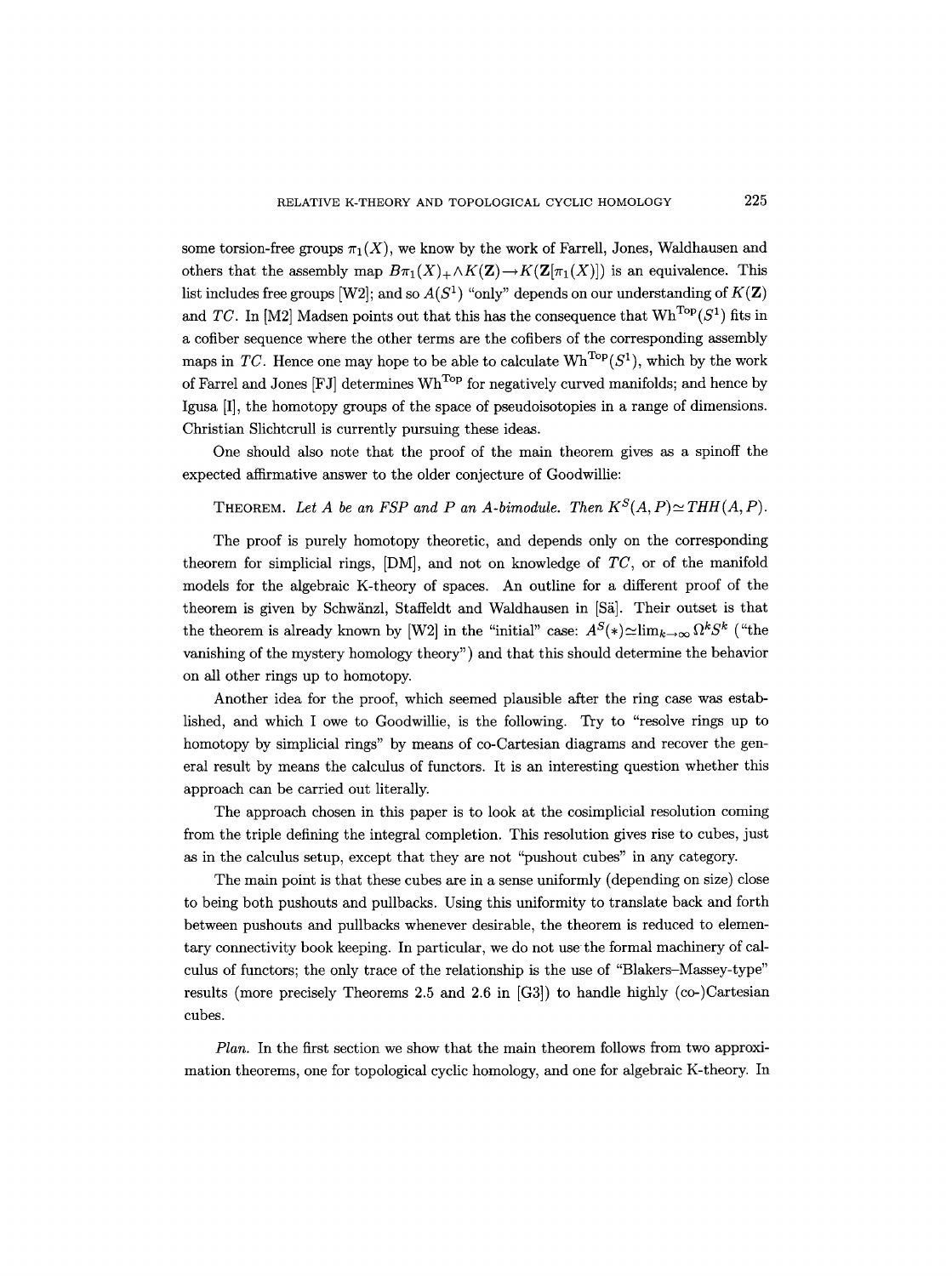the second section we prove some technicalities regarding cubical diagrams. The third section contains the actual construction of the resolution used in the first section. Then, in the fourth and fifth sections we prove the two theorems listed in  $\S1$ , and we are done. In the last section we provide the promised proof of  $K^S \simeq THH$ .

For our purposes, good references on *K, THH* and *TC* are either one of [B53], [G4] and [HM]. The survey article [M1] is particularly recommended for a general overview of the subject.

*Acknowledgements.* I would like to use the opportunity to express my admiration for Tom Goodwillie, who to me has served as a guiding inspiration for the project, and without whom this paper would not have come to being. My good friend Randy McCarthy has been of invaluable support, and I want to thank him for sharing his ideas freely with me. I have benefited greatly from the many conversations with Marcel BSkstedt which saved me from numerous pitfalls. He also read the first draft. Perhaps most important, though, has been his and Ib Madsen's moral support, which speeded up and perhaps even made this article a reality. Thanks to Madsen and John Rognes who read the manuscript carefully and suggested improvements. In particular, Rognes caught an embarrassing blunder. The work was done during my stay at Aarhus University funded by the Danish Research Academy.

#### **1. A reduction**

Let  $K \rightarrow TC$  be the cyclotomic trace of [G4, 7] or [B62]. This is a natural transformation of functors from FSP's (in [G4] it is only a chain of natural transformations, with some equivalences pointing in the "wrong" direction, but this can be rectified functorially to give a natural transformation). Let  $f: A \rightarrow B$  be any map of FSP's inducing an epimorphism  $\pi_0(A) \to \pi_0(B)$  with nilpotent kernel. Then the main theorem is true for f if it is true for all the other maps in



To see this, apply  $K \rightarrow TC$  to the square to get a cube, where by assumption three faces are Cartesian. By inspection we see that this forces the face corresponding to the main theorem to be Cartesian too.

By McCarthy's theorem in [Mc], relative K-theory and topological cyclic homology agree on the lower horizontal map, so we have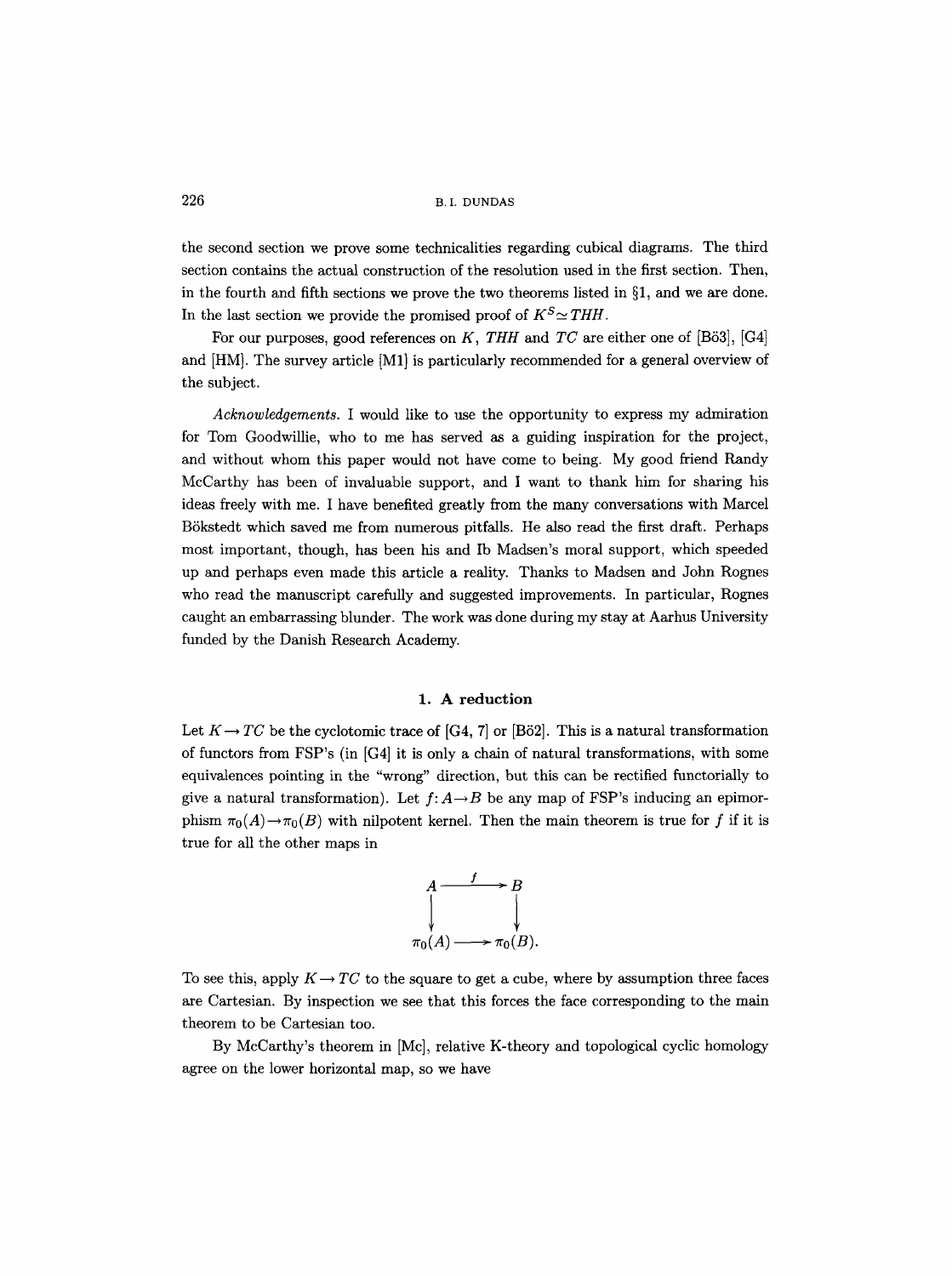REDUCTION I. *The main theorem is true if it is true for*  $A \rightarrow \pi_0(A)$  *for all FSP's A.* 

Let  $P$  be the category whose objects are the finite subsets of the natural numbers, and with the inclusions as morphisms. In §3 we construct a functor from  $P$  to FSP's,  $S \mapsto (A)_S$ , satisfying the following:

(1) for  $S \neq \emptyset$ ,  $(A)_S$  is (equivalent to an FSP coming from) a simplicial ring, and

(2) all maps in  $P$  induce 1-connected maps of FSP's, and hence  $\pi_0(A) \cong \pi_0(A_S)$ for all S.

If the cardinality of S is n, then  $(A)_S(X)\cong \widetilde{\mathbf{Z}}^n(A(X))$ , the "reduced integral homology" functor applied n times to the space  $A(X)$  (see Example 2.1 for notation), and the maps connecting these spaces are induced by the Hurewicz map.

In  $§4$  we prove

THEOREM 
$$
(TC)
$$
.  $TC(A)\widehat{p} \to \underline{\text{holim}}_{S \in \mathcal{P} - \varnothing} TC((A)_{S})\widehat{p}$  is an equivalence,

and in  $\S 5$  we prove

THEOREM  $(K)$ .  $K(A) \rightarrow$  holim  $K((A)_{S})$  is an equivalence. *SET~-~* 

REDUCTION II. *The main theorem follows from Theorems ( TC) and (K), and from the properties* (1) *and* (2) *of*  $S \rightarrow (A)_S$ .

*Proof.* By Reduction I we have to show that

$$
K(A)_{P}^{\sim} \longrightarrow TC(A)_{P}^{\sim}
$$
  
\n
$$
\downarrow
$$
  
\n
$$
K(\pi_{0}A)_{P}^{\sim} \longrightarrow TC(\pi_{0}A)_{P}^{\sim}
$$

is Cartesian, but by Theorems  $(TC)$  and  $(K)$ , and property  $(2)$ , this is equivalent to the square

$$
\underset{S \in \mathcal{P} - \varnothing}{\text{holim}} \ K((A)_S)_{\widehat{p}} \longrightarrow \underset{S \in \mathcal{P} - \varnothing}{\text{holim}} \ TC((A)_S)_{\widehat{p}}^{\widehat{p}}
$$
\n
$$
\downarrow \qquad \qquad \downarrow \qquad \qquad \downarrow
$$
\n
$$
\underset{S \in \mathcal{P} - \varnothing}{\text{holim}} \ K(\pi_0(A)_S)_{\widehat{p}} \longrightarrow \underset{S \in \mathcal{P} - \varnothing}{\text{holim}} \ TC(\pi_0(A)_S)_{\widehat{p}}^{\widehat{p}}.
$$

This square is Cartesian if for each  $S \in \mathcal{P}-\varnothing$ ,

$$
K((A)_S)^{\widehat{p}} \longrightarrow TC((A)_S)^{\widehat{p}}
$$
  
\n
$$
K(\pi_0(A)_S)^{\widehat{p}} \longrightarrow TC(\pi_0(A)_S)^{\widehat{p}}
$$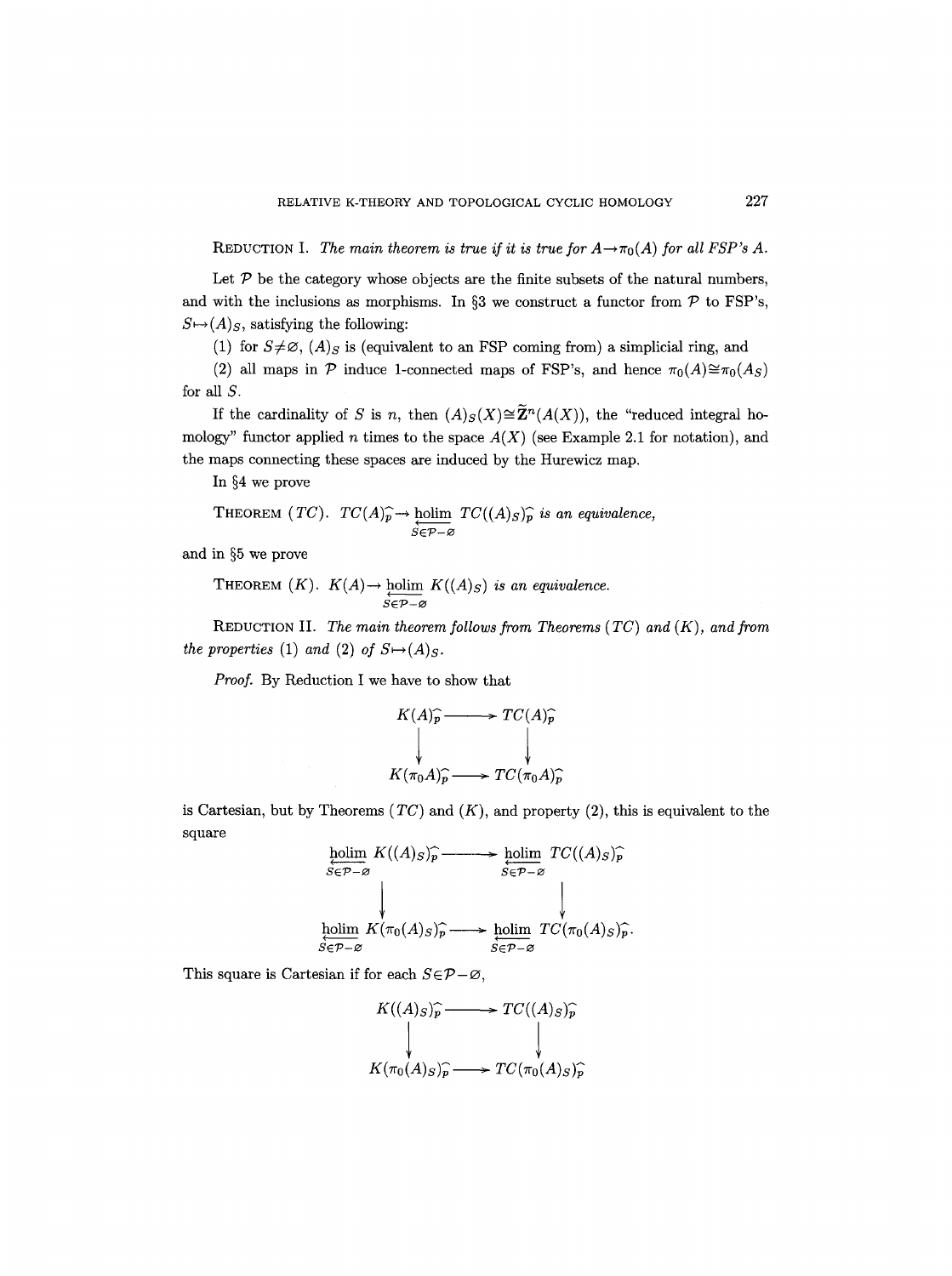is, which follows from  $[Mc]$  and the property (1).

Note that, for all this to make sense, it is important that we have chosen some model for K and *TC* such that there actually *is* a natural transformation  $K \rightarrow TC$  of functors from FSP's. However, when proving Theorem (K) and Theorem *(TC)* we are free to choose the models for either functor which serve us best.

On our way we will also prove

THEOREM (THH). 
$$
THH(A) \rightarrow \text{holim}_{S \in \mathcal{P} - \varnothing} THH((A)_{S})
$$
 is an equivalence.

This together with Theorem  $(K)$  and  $[DM]$  gives  $K^S \simeq THH$ . This is carried out in  $66$ .

### 2. On cubes and limits

To fix notation, we recall a few facts regarding homotopy limits. When we write holim ( we shall mean a functorial model for what [BK, XI.8.8] calls "the total right derived functor of holim". For spaces this brings nothing new, but if  $\mathcal X$  is a functor from a small category I to pointed simplicial sets we may for instance choose

$$
\underset{I}{\hbox{holim}}\,\mathcal{X}=\hom(N(I/-),\sin|\mathcal{X}(-)|)
$$

in the notation of [BK, XI.3 and XI.4] (cf. also [G3, 0.1]). This means that  $\text{holim}_{I} \mathcal{X} \simeq$ sin holim  $\mathcal{X}|\mathcal{X}|$ , and "the cube X of simplicial sets is k-Cartesian" then is the same as "the cube  $|\mathcal{X}|$  is k-Cartesian". Homotopy colimits are treated dually, but as  $|\text{holim }\mathcal{X}| \simeq$ holim  $|\mathcal{X}|$  and all simplicial sets are cofibrant, this makes no difference. In view of this, "spaces" will mean either simplicial sets or topological spaces (which in all cases will come from simplicial sets anyhow).

Recall that if  $\ldots \longrightarrow X_n \longrightarrow X_{n-1} \longrightarrow \ldots \longrightarrow X_0 = *$  is a tower of fibrations, then the homotopy limit is equivalent to the categorical limit, i.e. the map

$$
\varprojlim_{n\in\mathbf{N}} X_n \to \varprojlim_{n\in\mathbf{N}} X_n
$$

is an equivalence. If  $I\subseteq J$  is some subcategory, and F a functor from J to pointed simplicial sets, then the restriction  $\text{holim}_J F \to \text{holim}_I F|_I$  is a fibration. If  $J_0 \subseteq J_1 \subseteq J_2 \subseteq$  $\ldots \subseteq J_n \subseteq \ldots \subseteq J=\lim_{n\in\mathbb{N}} J_n$  is a sequence of inclusions of small categories, then

$$
\underset{J}{\text{holim}}\,F \cong \underset{n\in\mathbb{N}}{\text{lim}}\,\underset{J_n}{\text{holim}}\,F|_{J_n} \longrightarrow \underset{n\in\mathbb{N}}{\text{holim}}\,\underset{J_n}{\text{holim}}\,F|_{J_n}
$$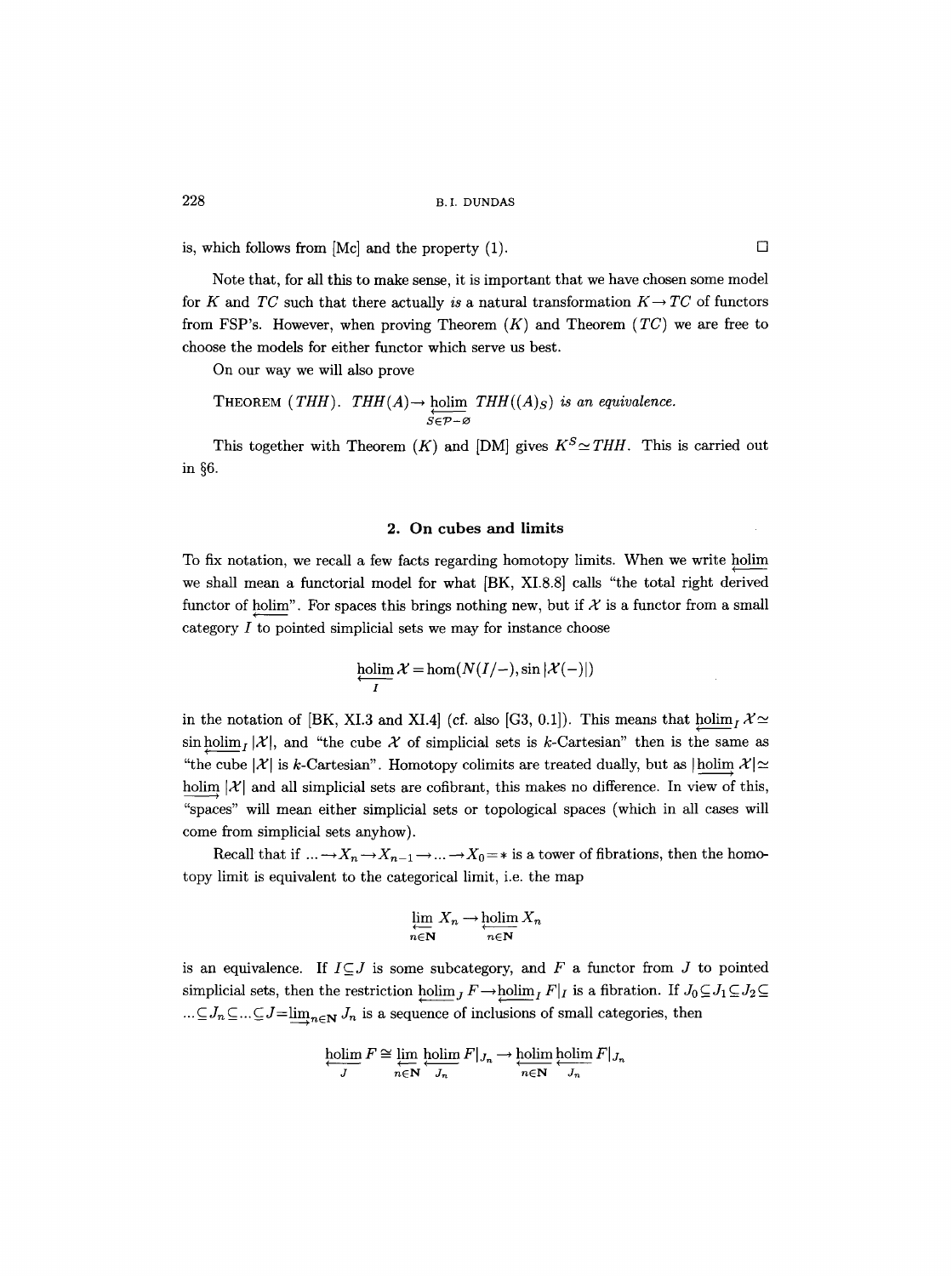is an equivalence, and so holim<sub>J<sub>n</sub></sub>  $F|_{J_n}$  approximates holim<sub>J</sub> F.

Let S be a finite set, and let  $PS$  be the category whose objects are the subsets of S and with the inclusions as morphisms. An  $S$ -cube is a functor from  $PS$  to some nice category where the standard homotopic notions make sense. We let  $\mathcal{IS}=\mathcal{PS}-\{S\}$ and  $FS = PS - \varnothing$ . For a finite set S, we let  $|S|$  denote the cardinality, and by abuse of notation we will often write "|S|-cube", or "|S|-dimensional cube" instead of S-cube. If  $d\leqslant|S|$  we will let a *d-subcube* be a  $(|T|=d)$ -cube formed by some inclusion  $\mathcal{PT}\rightarrow\mathcal{PS}$ . (Note: this is not the same as a *face* in the sense of [G3, 1.12]--not all subcubes are faces—but if the reader prefers one can use faces instead in all that follows)

We say that an S-cube  $\mathcal X$  is k-Cartesian if  $\mathcal X_{\varnothing} \to \text{holim}_{\mathcal FS} \mathcal X$  is k-connected, and k-co-Cartesian if holim<sub>*TS*</sub>  $\chi \rightarrow \chi$ <sub>S</sub> is k-connected. As a convention we shall say that a 0-cube is k-Cartesian (or k-co-Cartesian) if  $\mathcal{X}_{\emptyset}$  is  $(k-1)$ -connected (or k-connected).

So, a 0-cube is an object  $\mathcal{X}_{\varnothing}$ , a 1-cube is a map  $\mathcal{X}_{\varnothing}\to\mathcal{X}_{\{1\}}$ , and a 1-cube is  $k$ -(co-)Cartesian if it is  $k$ -connected as a map. A 2-cube is a square

$$
\begin{array}{ccc}\n\mathcal{X}_{\beta} & \longrightarrow & \mathcal{X}_{\{1\}} \\
\downarrow & & \downarrow \\
\mathcal{X}_{\{2\}} & \longrightarrow & \mathcal{X}_{\{1,2\}}\n\end{array}
$$

and so on. We will regard a natural transformation of *n*-cubes  $\mathcal{X} \rightarrow \mathcal{Y}$  as an  $(n+1)$ -cube. In particular, if  $F\rightarrow G$  is some natural transformation of functors of simplicial sets, and  $\mathcal X$  is an *n*-cube of simplicial sets, then we get an  $(n+1)$ -cube  $F\mathcal X \rightarrow G\mathcal X$ . The cubes which are important to this paper are all connected with the following example.

*Example 2.1.* If X is a pointed set, we can form the free Abelian group  $\mathbf{Z}X=$  $\mathbf{Z}[X]/\mathbf{Z}[*]$ . We extend the construction to pointed simplicial sets X, and because  $\pi_q(\widetilde{\mathbf{Z}}X) \cong \widetilde{H}_q(X)$  we call  $\widetilde{\mathbf{Z}}X$  the reduced (integral) homology of X. If X is  $(k-1)\geq 1$ )connected then the inclusion  $X \xrightarrow{h_X} \widetilde{\mathbf{Z}} X$  is  $(k+1)$ -connected. This follows e.g. from the Hurewicz theorem and the Leray-Serre spectral sequence for  $X \rightarrow K(\pi_k X, k)$ , together with the fact that  $H_{k+1}(K(\pi, k)) = 0$  if  $k > 1$ . Using the transformation  $1 \stackrel{h}{\rightarrow} \widetilde{\mathbf{Z}}$  on  $X \rightarrow \widetilde{\mathbf{Z}} X$ we get a square



One may check by brute force that this square is  $(k+2)$ -Cartesian if X is  $(k-1>0)$ connected. We may continue this process to obtain arbitrarily high-dimensional cubes by repeatedly applying h (see Lemma 2.6 below).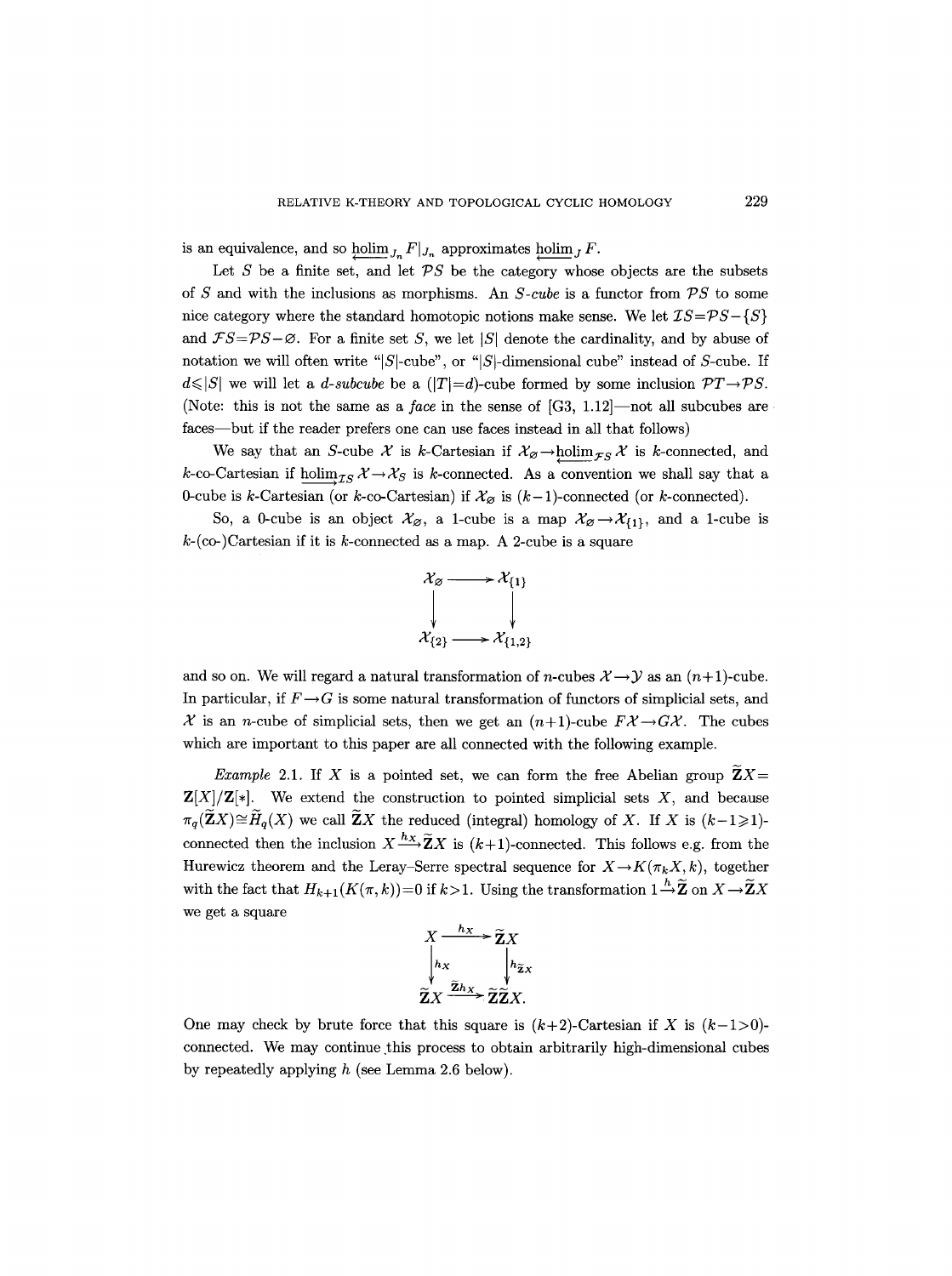We will be using the following generalization of the Blakers-Massey theorem of Goodwillie many times.

THEOREM 2.2 ([G3, 2.5 and 2.6]). Let S be a finite set with  $|S|=n\geq 1$ , and let  $k: \mathcal{P}S \rightarrow \mathbb{Z}$  be a monotone function. Set  $M(k)$  to be the minimum of  $\sum_{\alpha} k(T_{\alpha})$  over all partitions  ${T_{\alpha}}$  *of S by nonempty sets. Let*  $X$  *be an S-cube.* 

(1) If  $\mathcal{X}|_T$  is  $k(T)$ -co-Cartesian for each nonempty  $T \subseteq S$ , then  $\mathcal{X}$  is  $(1-n+M(k))$ -*Cartesian.* 

(2) If  $\mathcal{X}(-\cup (S-T))|_{T}$  is  $(k(T))$ -Cartesian for each nonempty  $T \subseteq S$ , then  $\mathcal{X}$  is  $(n-1+M(k))$ -co-Cartesian.  $\Box$ 

*Definition 2.3.* If f is some integral function, we say that an S-cube  $\mathcal X$  is f-Cartesian if each d-subcube (face) of  $\mathcal X$  is  $f(d)$ -Cartesian. Likewise for f-co-Cartesian.

With this definition, the following is a rather trivial corollary of Theorem 2.2, but since it is a key observation used repeatedly in the paper we list it as a lemma and prove it carefully.

LEMMA 2.4. Let  $k > 0$ . An S-cube of spaces is  $(id + k)$ -Cartesian if and only if it  $is$   $(2 \cdot id + k - 1)$ -co-Cartesian. The implication Cartesian to co-Cartesian holds even if  $k=0$ .

*Proof.* Note that it is trivially true if  $|S| \leq 1$ . Assume that it is proven for all d-cubes with  $d \lt n$ .

To prove one implication, let X be an  $(id+k)$ -Cartesian  $(n=|S|)$ -cube. All strict subcubes are also  $(id+k)$ -Cartesian, and so  $(2 \cdot id+k-1)$ -co-Cartesian, and the only thing we need to show is that  $\mathcal X$  itself is  $(2n+k-1)$ -co-Cartesian. This follows from Theorem 2.2(2):  $X$  is K-co-Cartesian where

$$
K = n - 1 + \min\left(\sum_{\alpha}(|T_{\alpha}| + k)\right),
$$

where the minimum is taken over all partitions  ${T_{\alpha}}$  of S by nonempty sets. But this minimum is clearly attained by the trivial partition, for if we subdivide  $T$  into  $T_1$  and  $T_2$ then  $|T|+k=|T_1|+|T_2|+k\leq |T_1|+k+|T_2|+k$ , and so  $K=(n-1)+(n+k)=2n+k-1$ .

In the opposite direction, let X' be a  $(2 \cdot id + k - 1)$ -co-Cartesian  $(n=|S|)$ -cube. This time, all strict subcubes are by assumption  $(id+k)$ -Cartesian, and so we are left with showing that X is  $(n+k)$ -Cartesian. Again this follows from Theorem 2.2(1): X is K-Cartesian where

$$
K = (1-n) + \min\left(\sum_{\alpha} (2|T_{\alpha}|+k-1)\right),
$$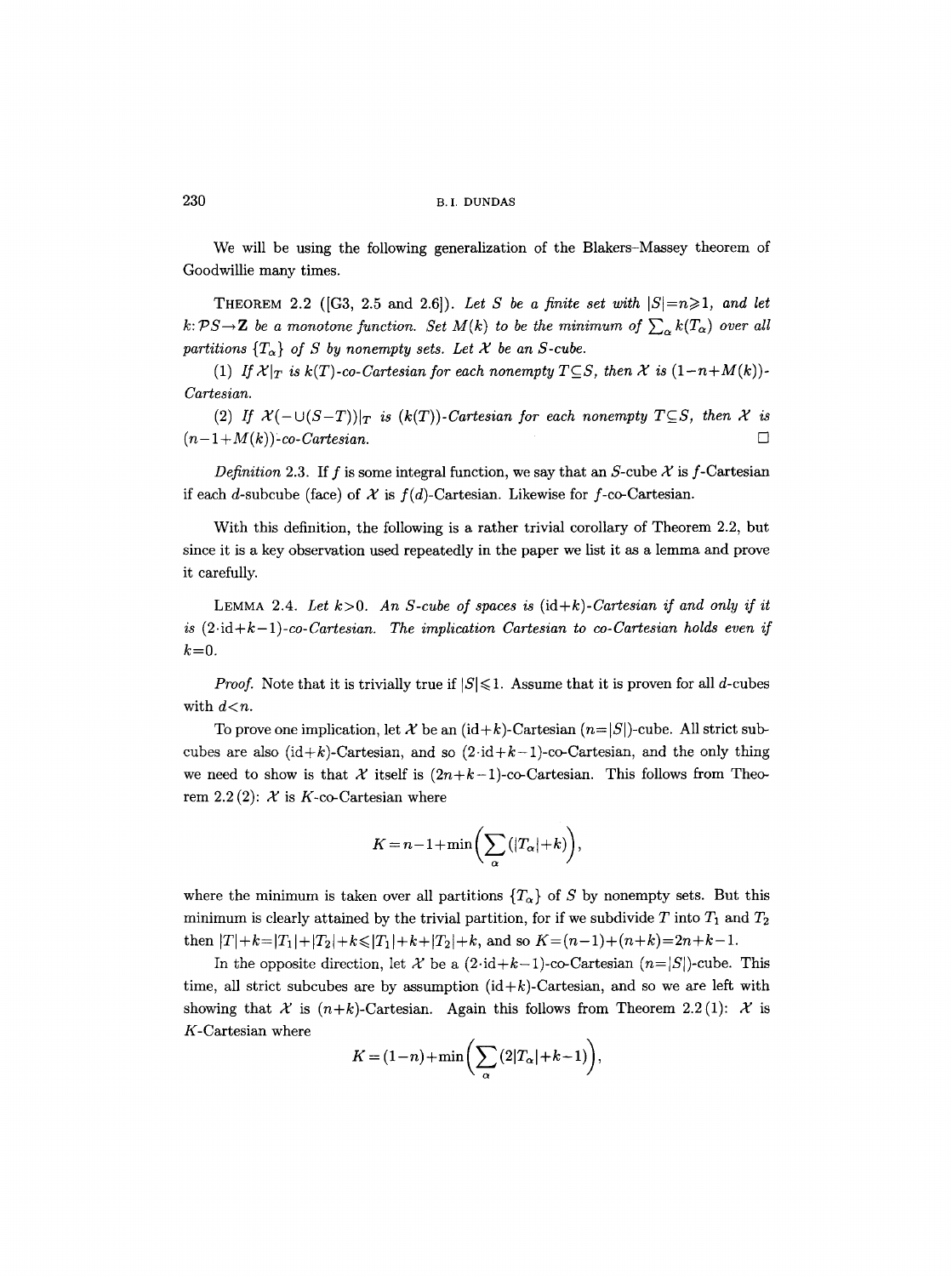where the minimum is taken over all partitions  ${T_{\alpha}}$  of S by nonempty sets. But this minimum is clearly attained by the trivial partition, for if we subdivide  $T$  into  $T_1$  and  $T_2$  then  $2|T|+k-1=2|T_1|+2|T_2|+k-1\leq 2|T_1|+k-1+2|T_2|+k-1$ , and so  $K=$  $(1-n)+(2n+k-1)=n+k.$ 

Homology takes cofiber sequences to long exact sequences. This is a reflection of the well-known statement

LEMMA 2.5. If  $X$  is a co-Cartesian cube, then  $\widetilde{\mathbb{Z}}X$  is Cartesian.

We will need the following generalization of the Hurewicz theorem (cf. Example 2.1).

LEMMA 2.6. Let  $k>1$ . If  $\mathcal X$  is an (id+k)-Cartesian cube of simplicial sets, then so *is*  $\mathcal{X} \rightarrow \widetilde{\mathbf{Z}} \mathcal{X}$ .

*Proof.* To fix notation, let X be an  $(n=|S|)$ -cube with iterated fiber F and iterated cofiber C. Let C be the S-cube which sends S to C, and all strict subsets to  $*$ . Then the  $(|S|+1)$ -cube  $\mathcal{X}\rightarrow\mathcal{C}$  is co-Cartesian.

As X is  $(id+k)$ -Cartesian, it is  $(2\cdot id+k-1)$ -co-Cartesian, and in particular, C is  $(2n+k-1)$ -connected. Furthermore, if  $\mathcal{X}|_T$  is some d-subcube of X where  $\{S\}\notin T$ , then  $\mathcal{X}|_T$  is  $(2d+k-1)$ -co-Cartesian, and so  $\mathcal{X}|_T\rightarrow\mathcal{C}|_T=*$  is  $(2d+k)$ -co-Cartesian. Also, if  $\mathcal{X}|_T$  is some strict subcube with  $\{S\} \in T$ , then  $\mathcal{X}|_T \to \mathcal{C}|_T$  is still  $(2d+k)$ -co-Cartesian because C is  $(2n+k-1)$ -connected, and  $d < n$ . Thus  $\mathcal{X} \to \mathcal{C}$  is  $(2 \cdot id + k-2)$ -co-Cartesian, and co-Cartesian. Using Theorem 2.2 (1) again, we see that  $\mathcal{X} \rightarrow \mathcal{C}$  is  $(1-n+2(n+1+k-2)=$  $n+2k-1$ -Cartesian as the minimal partition is obtained by partitioning  $S\cup\{n+1\}$  in two:

This implies that the map of iterated fibers  $F \rightarrow \Omega^n C$  is  $(n+2k-1)$ -connected. We note that  $n+2k-1\geq n+k+1$  as  $k>1$ . Furthermore, as C is  $(2n+k-1)$ -connected,  $\Omega^n C \rightarrow \Omega^n \widetilde{\mathbf{Z}} C$  is  $(n+k+1)$ -connected.

But Lemma 2.5 implies that

$$
\widetilde{\mathbf{Z}}\mathcal{X}\rightarrow\widetilde{\mathbf{Z}}\mathcal{C}
$$

is Cartesian. Hence the iterated fiber of  $\widetilde{\mathbf{Z}}\mathcal{X}$  is  $\Omega^n \widetilde{\mathbf{Z}}C$ , and we have shown that the map from the iterated fiber of  $\mathcal X$  is  $(n+1+k)$ -connected. Doing this also on all subcubes gives the result.  $\Box$ 

Note that Quillen's plus construction can be made functorial: choose for instance the partial integral completion functor of [BK, p. 219]. Then we have a natural transformation  $X \rightarrow X^+$  which for pointed connected spaces is an acyclic cofibration killing the maximal perfect subgroup of the fundamental group of  $X$ .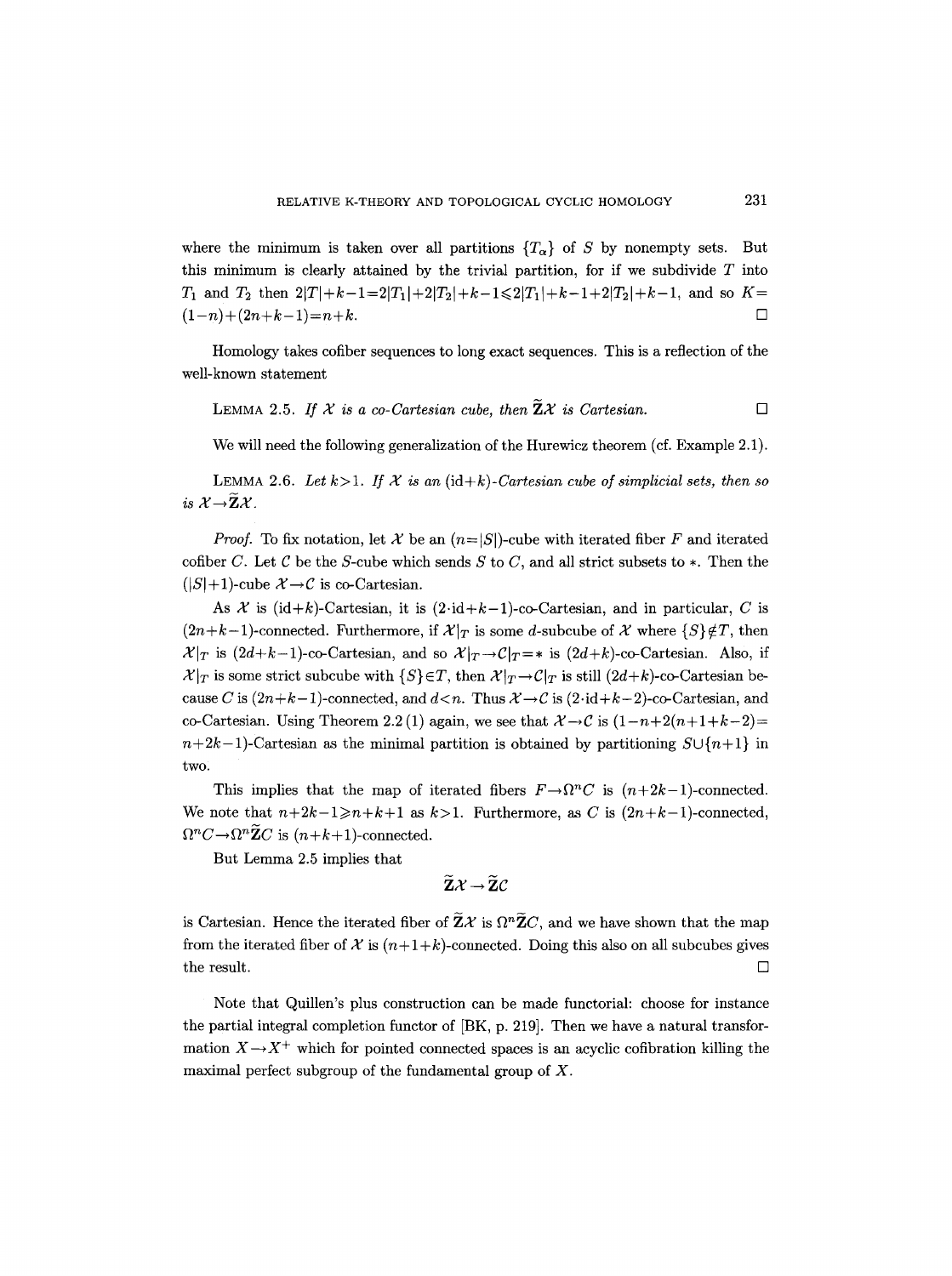LEMMA 2.7. If  $X$  is an (id+1)-Cartesian S-cube of spaces, then so is  $X^+$ .

*Proof.* As all maps are 2-connected, the fundamental groups are equal for all spaces in X (call it  $\pi$ ), and hence also in X<sup>+</sup> (it is  $\pi/P$  where  $P \subseteq \pi$  is the maximal perfect subgroup). The homology spectral sequences for the homotopy colimits ([BK, p. 340])

$$
E_{pq}^2 = \underline{\lim_{\mathcal{I}\,S}}_{(p)} H_q(\mathcal{X}, \mathbf{Z}[\pi/P]) \Rightarrow H_{p+q}(\underline{\operatorname{holim}}_{\mathcal{I}S} \mathcal{X}, \mathbf{Z}[\pi/P])
$$

(the coefficients are pulled back) and

$$
E_{pq}^2 = \varinjlim_{TS}(p) H_q(\mathcal{X}^+, \mathbf{Z}[\pi/P]) \Rightarrow H_{p+q}(\varinjlim_{TS} \mathcal{X}^+, \mathbf{Z}[\pi/P])
$$

coincide. Hence the map holim<sub>*LS*</sub>  $\chi$ <sup>-</sup>-holim<sub>*LS*</sub>  $\chi$ <sup>+</sup> is acyclic and kills the maximal perfect subgroup of the fundamental group, and so holim<sub>*IS*</sub>  $\mathcal{X}^+ \simeq$  (holim<sub>*IS*</sub>  $\mathcal{X}$ )<sup>+</sup>. By Lemma 2.4  $\mathcal X$  is (2.id)-co-Cartesian, and so (holim<sub>*TS</sub> X*)<sup>+</sup> $\rightarrow$  $\mathcal X^+_S$  is 2*n*-connected. Thus  $\mathcal X^+$  is 2*n*-</sub> co-Cartesian. We argue likewise for every subcube and see that  $\mathcal{X}^+$  is in fact (2.id)-co-Cartesian, which is the same as  $(id+1)$ -Cartesian.  $\Box$ 

### **3. The FSP resolution**

Recall the definition of an FSP (functor with smash product: [B51]). We use a simplicial version partially following M. Lydakis  $[L]$  and S. Schwede [Se]. Let  $\Gamma$  be the category of finite pointed sets, and  $S_*$  the category of pointed simplicial sets. A  $\Gamma$ -space is a functor  $F: \Gamma \rightarrow S_*$ . It is important to notice that the obvious maps

$$
\Gamma(X \wedge Y \wedge Z, X \wedge Y \wedge Z) \cong \Gamma(X \wedge Z, \Gamma(Y, X \wedge Y \wedge Z))
$$
  
\n
$$
\rightarrow \mathcal{S}_*(X \wedge Z, \mathcal{S}_*(F(Y), F(X \wedge Y \wedge Z)))
$$
  
\n
$$
\cong \mathcal{S}_*(X \wedge F(Y) \wedge Z, F(X \wedge Y \wedge Z))
$$
\n(3.0)

give rise to a natural transformation  $X \wedge F(Y) \wedge Z \rightarrow F(X \wedge Y \wedge Z)$ . By applying F degreewise to a simplicial finite set and taking diagonal, we may regard  $F$  as a pointed functor from simplicial pointed finite sets to  $\mathcal{S}_*$ , and [BF, 4] imply that it has good stabilization properties, i.e. it defines a functor with stabilization in the sense of B6kstedt.

Note that this gives rise to a connective spectrum  $\{k \mapsto F(S^k)\}\)$ , and we will say that a map (natural transformation)  $F\rightarrow G$  is a stable equivalence if the map of associated spectra induces an isomorphism on homotopy groups. We will call a map  $F \rightarrow G$  simply an equivalence if it induces a weak equivalence  $F(X) \rightarrow G(X)$  for every X.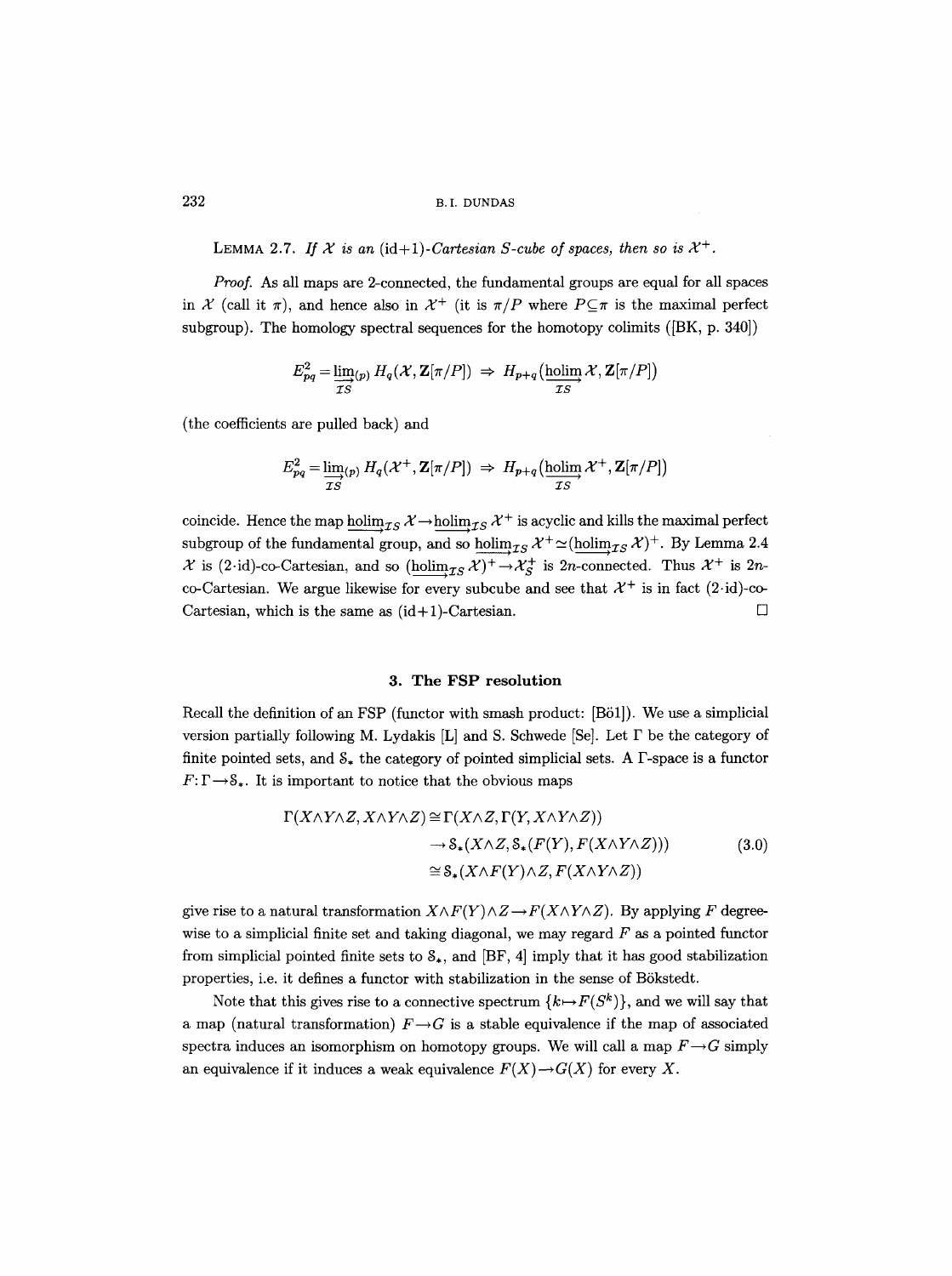*Definition* 3.1 (cf. [Bö1] or [Se]). An FSP A, is a  $\Gamma$ -space with a strictly associative multiplication and unit. More precisely we have natural transformations

$$
\mu_{X,Y}: A(X) \wedge A(Y) \to A(X \wedge Y)
$$

and  $1: id \rightarrow A$ , such that for all X, Y and Z the diagrams



and

commute, where the unlabeled diagonal maps are the natural transformations coming from (3.0).

I am grateful to the referee for pointing out that I had a redundant axiom  $1 \cdot 1 = 1$ . The FSP's defined above serve as a nice model for "rings up to homotopy" (which we perhaps could call F-rings? They are called DFSP's in [Se] where they are defined as monoids in the closed symmetric monoidal category structure on the category of F-spaces displayed in [L]). Translation to and from the competing theories is left to the reader.

Let  $I$  be the category whose objects are the natural numbers (including zero), considered as sets  $\{1, ..., n\}$  for  $n \ge 0$ , and whose morphisms are all injective maps. This is the category Bökstedt used to define topological Hochschild homology. It is not filtering, but the homotopy colimits over  $I$  have the "right" homotopy properties (see the approximation lemma of [B51] or [M1, p. 210]). This is needed in the general procedure for replacing an FSP A by a stably equivalent one whose associated spectrum is an  $\Omega$ -spectrum. We set

$$
QA(X) = \underline{\underset{k \in I}{\text{holim}}} \Omega^k A(S^k \wedge X),
$$

and the approximation property of  $I$  tells us that  $A \rightarrow QA$  is a stable equivalence. Note that  $\Omega^k(-)$  here means  $\{[q] \mapsto \mathcal{S}_*(S^k \wedge \Delta[q]_+, \sin|-|\}.$ 

If A is an FSP we can think of the functor  $S \mapsto (A)_S$  of §1 as follows. The composition  $X \mapsto ZA(X)$  (see Example 2.1) is a new FSP, and the Hurewicz map  $A \rightarrow \tilde{Z}A$  is a map of FSP's. In fact, Z is a functor from FSP's to FSP's and the Hurewicz map is a natural transformation from the identity. The functor  $S \mapsto A_S$  can be formed iteratively by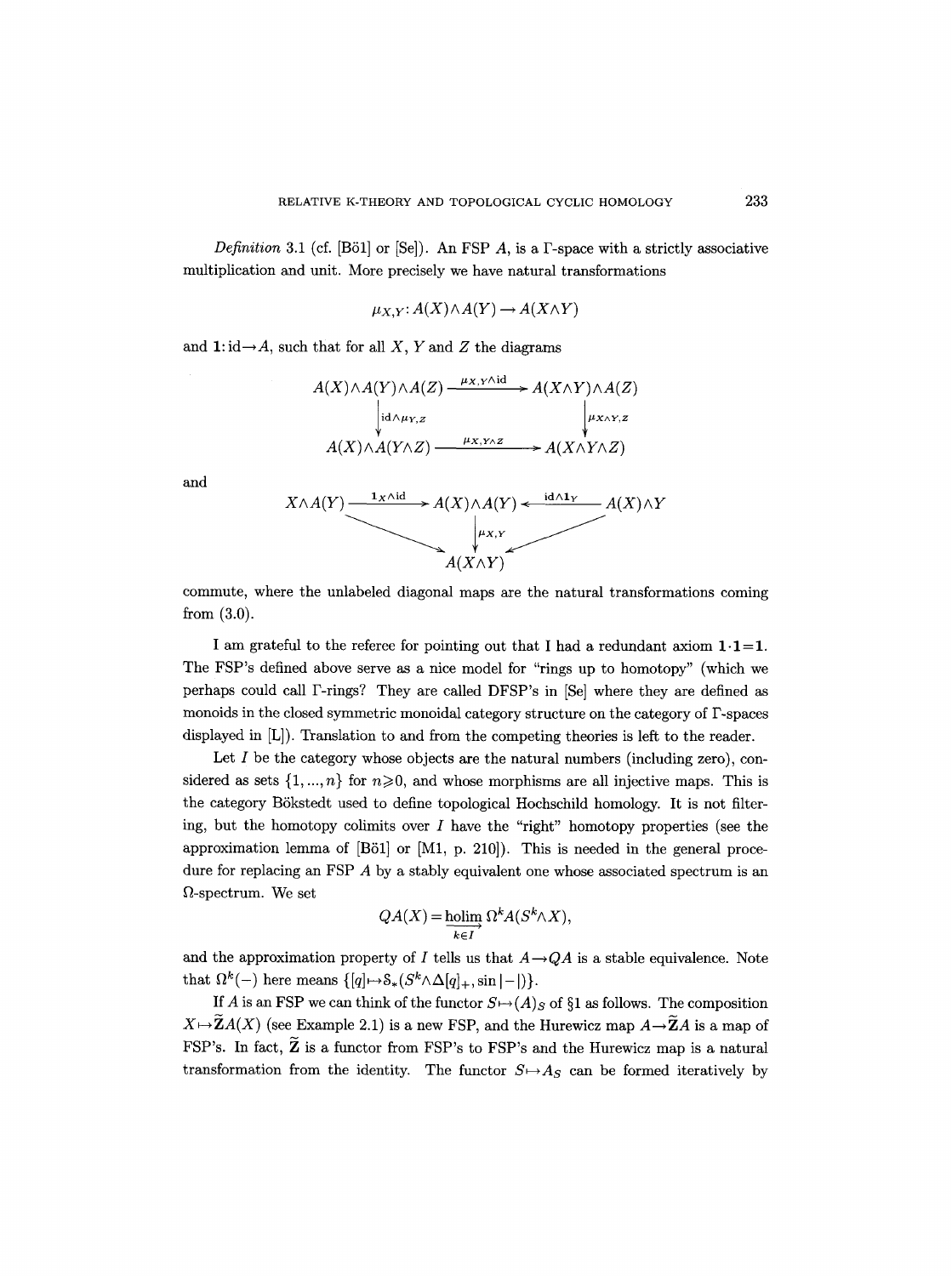starting with the 0-cube  $X \mapsto A(X)$ , and applying  $\widetilde{Z}$ , until we have the desired dimension, just as suggested in Example 2.1. That is, if  $\mathcal X$  is the d-cube we reached at one stage, then the  $(d+1)$ -cube is  $\mathcal{X} \rightarrow \mathbb{Z} \mathcal{X}$ , where the map is the Hurewicz map. In particular,  $A_{\{1,...,n\}}X=\widetilde{\mathbf{Z}}^n(A(X))$ —the *n*-fold iteration of  $\widetilde{\mathbf{Z}}$  applied to the space  $A(X)$ .

A compact codification is the following. Recall that the integral completion functor of  $[BK]$  is defined by means of the cosimplicial space  $ZX$  coming from the free/forgetful adjoint pair connecting pointed sets and Abelian groups (stated by means of the associated triple in  $[BK, I.2]$ . Applying this to the underlying  $\Gamma$ -space of A, we get a cosimplicial  $\Gamma$ -space ZA, i.e. a functor from the category  $\Delta$  of nonempty ordered finite subsets of the natural numbers to F-spaces. We augment this by adding an initial element  $\varnothing$ , and declaring that  $\mathbf{Z}A(\varnothing) = A$  with the obvious maps induced by the Hurewicz maps.

*Definition* 3.2. The composite

$$
\mathcal{P} \subset \Delta \cup \varnothing \xrightarrow{\mathbf{Z}A} \{\Gamma\text{-spaces}\}
$$

is what we in  $\S1$  called  $S \rightarrow (A)_S$ . This is a functor to FSP's as the only maps involved are induced by Hurewicz maps. For n a natural number, let  $n = \{1, ..., n\}$  and  $\mathcal{P}_n \subset \mathcal{P}$ , the category of subsets of **n** under inclusions. Let  $S \rightarrow (A)_{\alpha}^n$  be the cube given by restricting  $S \mapsto (A)_S$  to  $\mathcal{P}\mathbf{n}$ .

We now must prove the properties  $(1)$  and  $(2)$ .  $(2)$  follows from Proposition 3.3 and (1) follows from Proposition 3.5.

We say that a cube of  $FSP's$  is  $k$ -(co-)Cartesian if the underlying cube of spectra is.

PROPOSITION 3.3.  $S \mapsto (A)^n_S$  is id-Cartesian.

*Proof.* For each  $k>1$ ,  $S \mapsto (A)_S^n(S^k)$  is  $(id+k)$ -Cartesian by Lemma 2.6, which is stronger than  $S \mapsto (A)^n_S$  being id-Cartesian as a spectrum.

*Aside.* Taking the homotopy limit of a cosimplicial object under the composition  $\mathcal{P}n-\mathcal{O}\subset\mathcal{P}-\mathcal{O}\subset\Delta$  is closely related, [G2], to taking the  $(n-1)$ st total. So, saying that  $S \rightarrow (A)^n$  is so and so Cartesian is just the same as saying that the  $n-1$  total spaces calculate the homotopy groups up to a certain point. If one looks at the spectral sequence [BK] coming from the cosimplicial resolution, this corresponds to saying that there is a "vanishing line" in the  $E^1$ -term, and the one found is just the classical for the  $E^2$ -term of the Adams spectral sequence [A].

*Notation* 3.4. The homotopy colimit and loop construction can equally well be performed in simplicial Abelian groups. More precisely, for  $M$  a simplicial Abelian group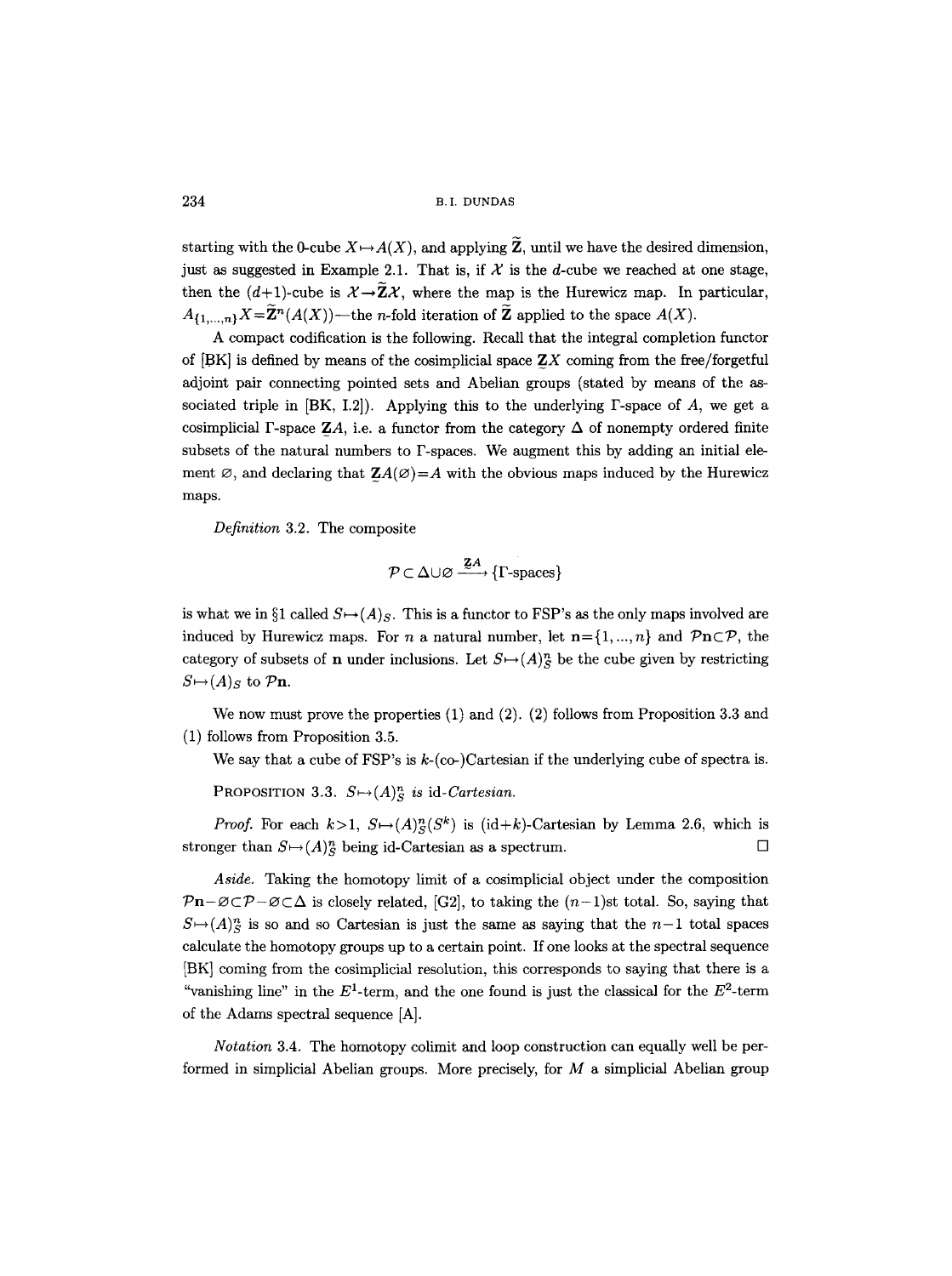let  $\Omega_{Ab}^k M$  be the simplicial Abelian group  $\{[q] \mapsto sAb(\mathbf{Z}(S^k \wedge \Delta[q]_+), M)\},$  and observe that we have a natural equivalence  $\Omega^k M \leftarrow \Omega_{Ab}^k M$  (since all simplicial groups are fibrant as simplicial sets). The homotopy colimit is the diagonal of the simplicial replacement [BK, XII.5] in the category of pointed simplicial sets. If we perform this on  $M: I \rightarrow sAb$ in the category of simplicial Abelian groups instead we get

$$
\mathop{\textrm{holim}}_{I}^{\mathcal{A}b}M=\textrm{diag}\big\{[q]\mapsto \bigoplus_{i_0\leftarrow i_1\leftarrow\ldots\leftarrow i_q\in N_q I}M(i_q)\big\}.
$$

The inclusion of wedges in direct sums induce a map  $\underline{\text{holim}}_I M \to \underline{\text{holim}}_I^{\mathcal{Ab}} M$ , and if M takes m-connected values, then Blakers-Massey gives that this map is  $(2m+1)$ -connected.

PROPOSITION 3.5. For every  $S \neq \emptyset$ , the FSP  $(A)^n$  is equivalent to a simplicial ring, *or more precisely,*  $(A)_{\mathcal{R}}^n$  is stably equivalent to an FSP coming from a simplicial ring R *in the usual way*  $X \mapsto \widetilde{\mathbf{Z}} X \otimes_{\mathbf{Z}} R$ .

*Proof.* As we started with an arbitrary FSP A, this follows once we have shown that  $\widetilde{Z}A$  is of the desired form.

Consider the transformations of FSP's

$$
\widetilde{\mathbf{Z}}A(X) \to Q\widetilde{\mathbf{Z}}A(X) \leftarrow \underset{k \in I}{\operatorname{holim}} \Omega^k \widetilde{\mathbf{Z}}(X \wedge A(S^k)) \leftarrow \underset{k \in I}{\operatorname{holim}} \Omega^k_{\mathcal{A}b} \widetilde{\mathbf{Z}}(X \wedge A(S^k)).
$$

The first transformation is the stable equivalence making  $\widetilde{Z}A$  an  $\Omega$ -spectrum. The second is an equivalence since it is induced from the structure map (3.0),  $X \wedge A(S^k) \rightarrow A(X \wedge S^k)$ , which by the stability of  $A$  [BF, 4.1] is a stable equivalence. The third is an equivalence since  $\Omega^k_{\mathcal{A}b}{\:\longrightarrow\:}\Omega^k$  is.

Consider also the following transformations of FSP's:

$$
\underset{k \in I}{\text{holim}}^{\mathcal{A}b} \widetilde{\mathbf{Z}}(X) \otimes \Omega_{\mathcal{A}b}^k \widetilde{\mathbf{Z}}A(S^k) \to \underset{k \in I}{\text{holim}}^{\mathcal{A}b} \Omega_{\mathcal{A}b}^k (\widetilde{\mathbf{Z}}(X) \otimes \widetilde{\mathbf{Z}}A(S^k)) \leftarrow \underset{k \in I}{\text{holim}} \Omega_{\mathcal{A}b}^k \widetilde{\mathbf{Z}}(X \wedge A(S^k)).
$$

We have just seen that the last FSP is stably equivalent to  $ZA$ . The first transformation is an equivalence by [Q2, II.6] since  $\widetilde{Z}A(S^k)$  is  $(k-1)$ -connected. That the second is a stable equivalence follows by the last line of Notation 3.4 since  $\Omega^k_{Ab}(\widetilde{\mathbf{Z}}(X)\otimes \widetilde{\mathbf{Z}}A(S^k)) \cong$  $\Omega_{Ab}^{k} \mathbf{Z}(X \wedge A(S^{k}))$  is as connected as X is.

Furthermore, tensor product commutes with homotopy colimits and we get that

$$
\underset{k \in I}{\text{holim}}^{\mathcal{A}b}(\widetilde{\mathbf{Z}}(X) \otimes \Omega^k_{\mathcal{A}b} \widetilde{\mathbf{Z}}A(S^k)) \cong \widetilde{\mathbf{Z}}(X) \otimes \underset{k \in I}{\text{holim}}^{\mathcal{A}b} \Omega^k_{\mathcal{A}b} \widetilde{\mathbf{Z}}A(S^k),
$$

and by the following Lemma 3.6 we are done.  $\Box$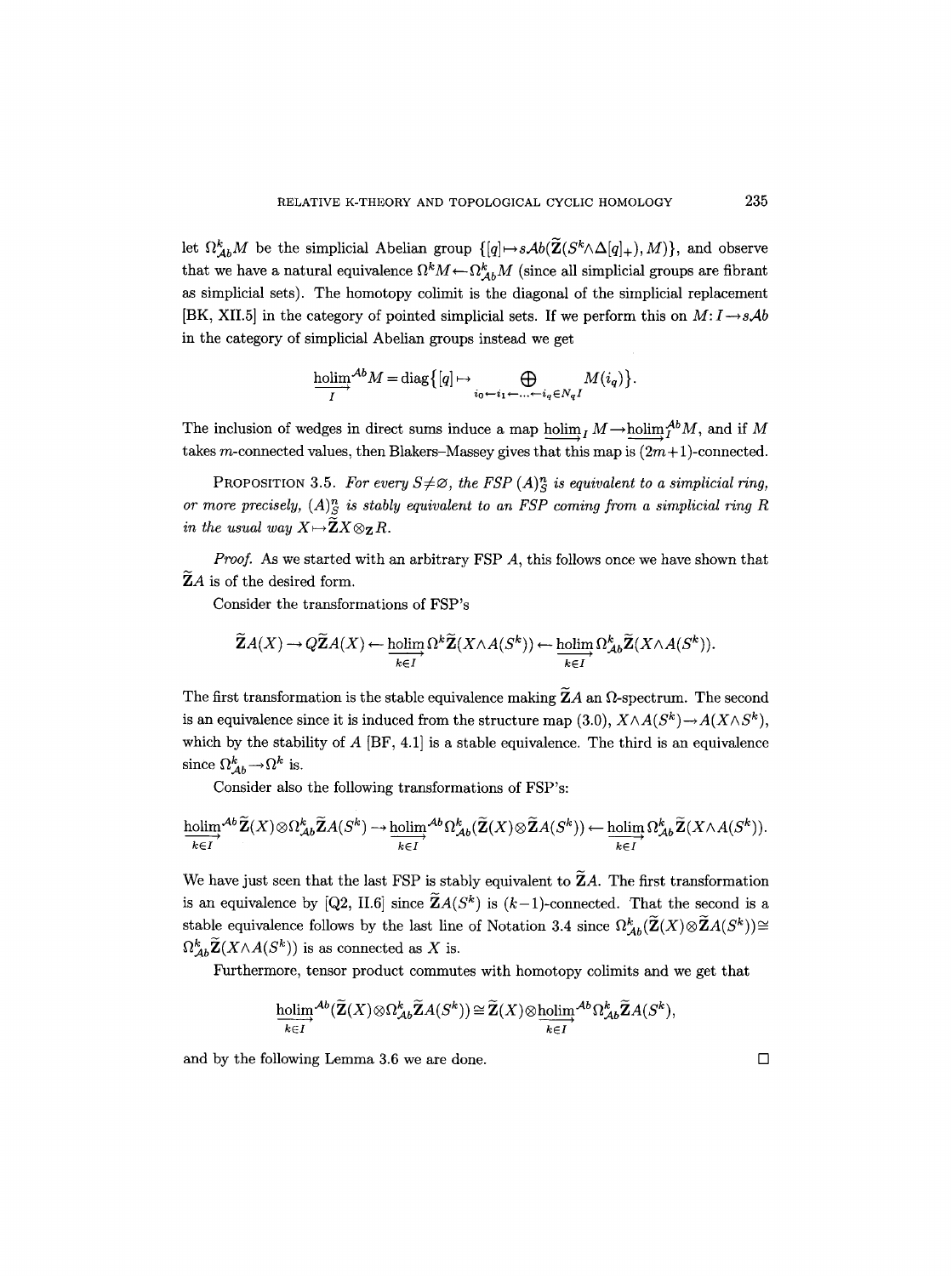LEMMA 3.6. *Let* 

$$
R = \underset{k \in I}{\text{holim}}^{\mathcal{A}b} \Omega_{\mathcal{A}b}^{k} \widetilde{\mathbf{Z}} A(S^{k}) \in s\mathcal{A}b.
$$

*The multiplicative structure inherited from A, makes R a simplicial ring (integral spectrum homology of A), which in dimension q is* 

$$
R_q = \bigoplus_{k_0 + \ldots + k_q \in N_q} sAb(\widetilde{\mathbf{Z}}(S^{k_q} \wedge \Delta[q]_+), \widetilde{\mathbf{Z}}A(S^{k_q})).
$$

*Proof.* The unit element is in the  $(0 = ... = 0)$ -summand and is given by the unit  $S^0 \to A(S^0)$ , and multiplication is given as follows. If  $f: \widetilde{\mathbb{Z}}(S^{k_q} \wedge \Delta[q]_+) \to \widetilde{\mathbb{Z}}A(S^{k_q})$  is in the  $(k_0 \leftarrow ... \leftarrow k_q)$ -summand and  $g: \widetilde{\mathbf{Z}}(S^{l_q} \wedge \Delta[q]_+) \rightarrow \widetilde{\mathbf{Z}}(S^{l_q})$  is in the  $(l_0 \leftarrow ... \leftarrow l_q)$ -summand, then  $f \cdot g$  is the composite

$$
\widetilde{\mathbf{Z}}(S^{k_q} \wedge S^{l_q} \wedge \Delta[q]_+) \to \widetilde{\mathbf{Z}}(S^{k_q} \wedge \Delta[q]_+) \otimes \widetilde{\mathbf{Z}}(S^{l_q} \wedge \Delta[q]_+)
$$
  

$$
\xrightarrow{f \otimes g} \widetilde{\mathbf{Z}}A(S^{k_q}) \otimes \widetilde{\mathbf{Z}}A(S^{l_q}) \to \widetilde{\mathbf{Z}}A(S^{k_q} \wedge S^{l_q})
$$

in the  $(k_0 \sqcup l_0 \leftarrow ... \leftarrow k_q \sqcup l_q)$ -summand. The first map is induced by the diagonal  $\Delta[q] \rightarrow \Delta[q] \times \Delta[q]$  followed by a twist, and the last is induced by the multiplication in A. The axioms for the FSP  $A$  now show that  $R$  is in fact a simplicial ring, and we leave the checking to the reader.  $\Box$ 

# **4. Proof of Theorem** *(TC)*

Let X be a space, and let  $THH(A, X)<sub>q</sub>$  be the q-simplicies in the topological Hochschild homology of A. More precisely,

$$
THH(A, X)_q = \underset{\mathbf{x} \in I^{q+1}}{\text{holim}} \Omega^{\sqcup \mathbf{x}}\big(X \wedge \bigwedge_{0 \leq i \leq q} A(S^{x_i})\big),
$$

where  $\mathbf{x} = (x_0, ..., x_q)$  and  $\sqcup: I^{q+1} \rightarrow I$  is concatenation.

We shall need that for each  $q \ge 0$ ,  $S \mapsto THH_q((A)^n_S)$  is id-Cartesian. Here  $THH_q((A)^n_S)$ is regarded as a spectrum in the trivial way:  $k \mapsto THH_q((A)^n_S, S^k)$ .

The case  $q=0$  follows from Theorem 3.3 above. For  $q>0$  we must do some rewriting. Note that  $THH((A)^n_S)_{q}$  essentially is a  $(q+1)$ -fold smash of  $(A)^n_S$ , and so we must study closer what happens when we smash this cube with itself. Another thing worth noting is that we never use the FSP structure when we are just looking at one simplicial dimension at the time, so we may just as well look at it on the space level.

The augmented cosimplicial object  $Z$  may be subdivided  $r$  times. Formally we compose with the edgewise subdivision  $sd_r:\Delta\cup\emptyset\to\Delta\cup\emptyset$ ,  $x\mapsto\prod_rx$  [Bö3], but when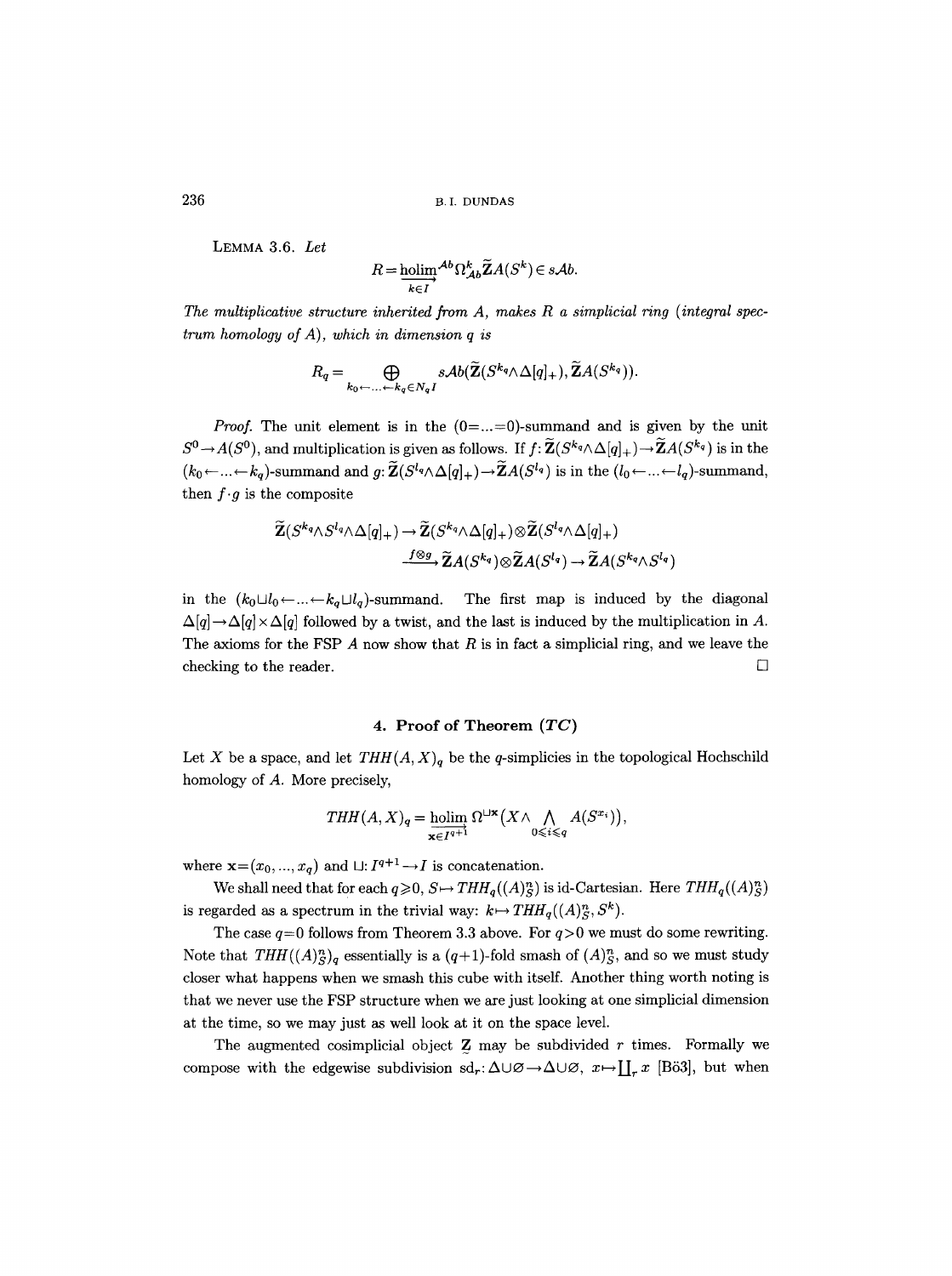looking at the corresponding cubes  $(\mathcal{Z}^r)^n$ , they are easier to understand as the cubes we get by iterating  $\mathcal{X} \mapsto \{ \mathcal{X} \xrightarrow{h_{\tilde{Z}r-1}} \mathcal{X} \xrightarrow{h_{\tilde{Z}z}h_{\mathcal{X}}} \tilde{Z}^r \mathcal{X} \}$  as in Example 2.1. For instance, if  $n=r=2$  we have  $\mathbf{r}$ 

$$
(\mathcal{Z}^2)^2 X = \begin{array}{c} X \xrightarrow{h_{\widetilde{Z}X} h_X} \widetilde{\mathbf{Z}}^2 X \\ \downarrow h_{\widetilde{\mathbf{Z}}X} h_X \downarrow h_{\widetilde{\mathbf{Z}}^3 X} h_{\widetilde{\mathbf{Z}}^2 X} \\ \widetilde{\mathbf{Z}}^2 X \xrightarrow{\widetilde{\mathbf{Z}}^2 h_{\widetilde{\mathbf{Z}}X} h_X} \widetilde{\mathbf{Z}}^4 X. \end{array}
$$

LEMMA 4.1. *For q* $\geq$ 0 *the cube THH((A)<sup>n</sup><sub>S</sub>, S<sup>k</sup>) is equivalent to* 

$$
\mathop{\textrm{holim}}\limits_{\mathbf{x}\in I^{q+1}} \Omega^{\sqcup \mathbf{x}}(\mathcal{Z}^{q+1})^n \big(S^k \wedge \bigwedge_{0 \leqslant i \leqslant q} A(S^{x_i}) \big).
$$

*Proof.* Let  $X_i$  be n<sub>i</sub>-connected. The map  $\widetilde{\mathbf{Z}}X_0 \wedge \widetilde{\mathbf{Z}}X_1 \rightarrow \widetilde{\mathbf{Z}}^2(X_0 \wedge X_1)$  given by  $(\sum n_x x) \wedge (\sum m_y y) \mapsto \sum n_x m_y (x \wedge y)$  is  $(n_0 + n_1 + 1 + \min(n_0, n_1))$ -connected. Using this repeatedly we get a natural transformation from

$$
\mathbb{S}_{*}^{q+1} \xrightarrow{\mathbf{Z}} \mathbb{S}_{*}^{q+1} \xrightarrow{\wedge} \mathbb{S}_{*}, \quad (X_{i}) \mapsto (\widetilde{\mathbf{Z}}X_{i}) \mapsto \bigwedge_{0 \leq i \leq q} \widetilde{\mathbf{Z}}X_{i}
$$

to

$$
S^{q+1}_{*} \xrightarrow{\wedge} S_{*} \xrightarrow{\widetilde{\mathbf{Z}}^{q+1}} S_{*}, \quad (X_{i}) \mapsto \bigwedge_{0 \leq i \leq q} X_{i} \mapsto \widetilde{\mathbf{Z}}^{q+1} \bigwedge_{0 \leq i \leq q} X_{i},
$$

which is  $\left(\sum_{i=0}^{q} n_i + 1 + \min\{n_i\}\right)$ -connected if the  $X_i$  are  $n_i$ -connected. Letting  $X_i =$  $A(S^{x_i})$  we get a  $\left(\sum_{i=0}^q x_i - q + \min\{x_i - 1\} + k\right)$ -connected map

$$
S^k \wedge \bigwedge_{0 \leq i \leq q} \widetilde{\mathbf{Z}}A(S^{x_i}) \to \widetilde{\mathbf{Z}}^{q+1}\left(S^k \wedge \bigwedge_{0 \leq i \leq q} A(S^{x_i})\right)
$$

inducing a map of cubes

$$
\big\{S\!\mapsto\!\Omega^{\sqcup\mathbf{x}}\big(S^k\wedge\bigwedge_{0\leqslant i\leqslant q}(A)^n_S(S^{x_i})\big)\big\}\!\rightarrow\!\big\{S\!\mapsto\!\Omega^{\sqcup\mathbf{x}}\big((\mathcal{Z}^{q+1})^n_S\big(S^k\wedge\bigwedge_{0\leqslant i\leqslant q}A(S^{x_i})\big)\big)\big\},
$$

which is  $(-q+\min\{x_i-1\}+k)$ -connected at every vertex. Taking the homotopy colimit, and using the approximation property of  $I$  we get an equivalence of cubes.  $\Box$ 

PROPOSITION 4.2.  $S \mapsto THH((A)^n_S)$  is id-Cartesian (meaning  $S \mapsto THH((A)^n_S, S^k)$ *is*  $(id+k)$ -Cartesian for big  $k$ ), and so Theorem (THH) follows.

*Proof.* We see that the cube representing  $THH_q$  is exactly as the cube representing *THH*<sub>0</sub>, except that we start with  $S^k \wedge \bigwedge_{0 \leq i \leq q} A(S^{x_i})$ , and that the inductive step is not "if X is (id+K)-Cartesian, then so is  $\widetilde{\mathbf{Z}}\chi$ ", but "if X is (id+K)-Cartesian so is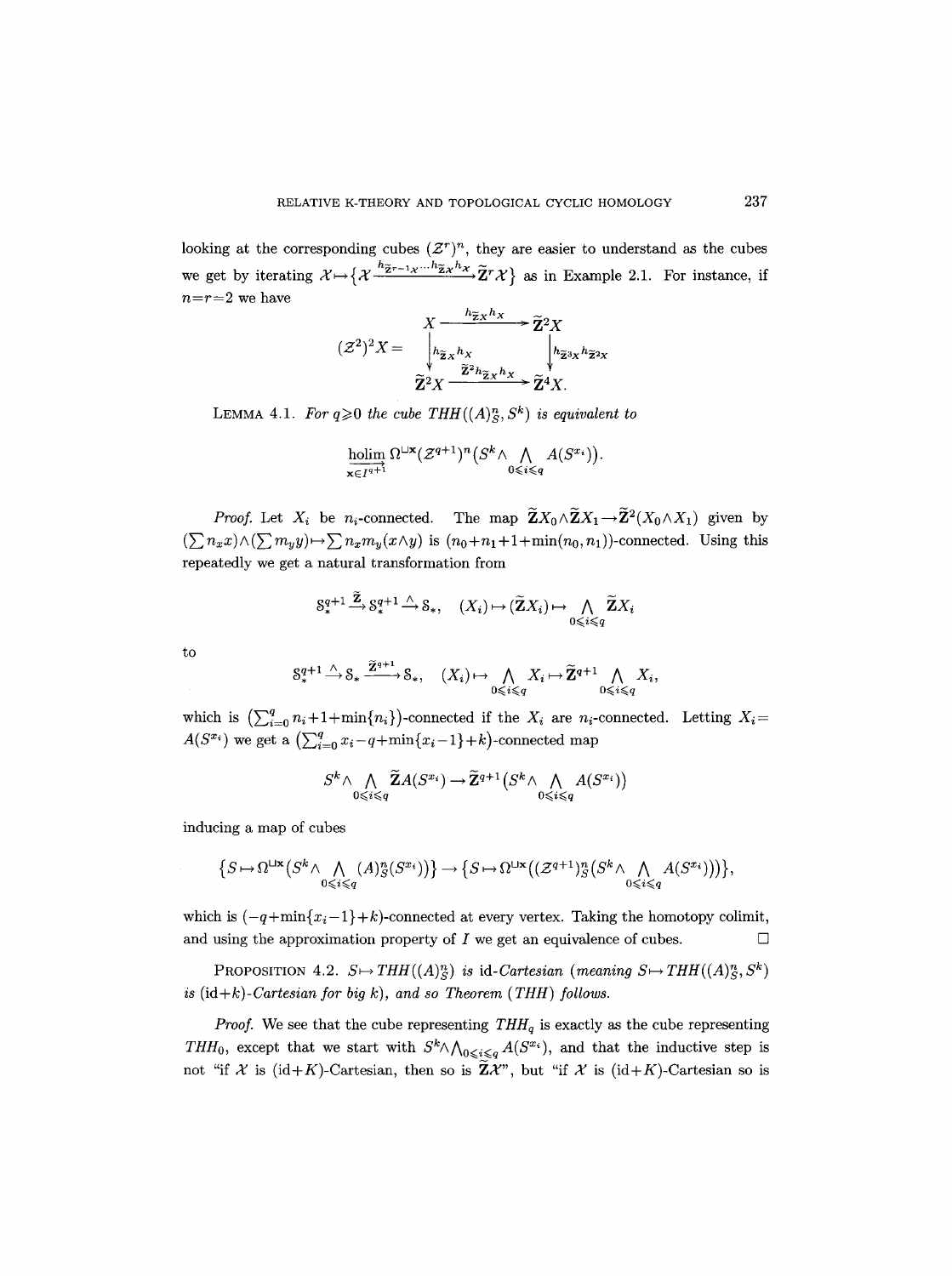$\mathcal{X} \rightarrow \widetilde{\mathbf{Z}}^{q+1} \mathcal{X}^{\prime\prime}$  (with  $K=k+\sum_{0 \leqslant i \leqslant q} x_i$ ). But this follows from [G3, 1.8 (i)] as it is the composite  $\mathcal{X} \rightarrow \widetilde{\mathbf{Z}} \mathcal{X} \rightarrow ... \rightarrow \widetilde{\mathbf{Z}}^{q+1} \mathcal{X}$ , each of which is (id+K)-Cartesian.

This means that for each *q,*  $THH_a((A)^n_s, S^k)$  is  $(2 \cdot id + k-1)$ -co-Cartesian, and as realization commutes with homotopy colimits we get that  $THH((A)^n_S, S^k)$  is  $(2 \cdot id + k-1)$ co-Cartesian, or equivalently  $(id+k)$ -Cartesian.  $\square$ 

Let  $p$  be a prime,  $A$  an FSP and  $X$  a space. Recall the restriction map

$$
R: \mathrm{sd}_{p^l} \; THH(A, X)^{C_{p^l}} \to \mathrm{sd}_{p^{l-1}} THH(A, X)^{C_{p^{l-1}}},
$$

whose fiber is naturally equivalent to

$$
\mathop{\underline{\rm holim}}\limits_{m\in{\bf N}} \Omega^m\mathop{THH}\limits(A,S^m\wedge X)_{hC_{p^l}}
$$

(see [HM, 2] or [G4, 11.1]—where by a historical quirk, the restriction map R is called  $\phi$ , and the Frobenius  $F$  is called  $i$ ). Set

$$
TR(A, X; p) = \underset{R}{\underline{\text{holim}} \text{ sd}_{p^l}} \text{THH}(A, X)^{C_{p^l}}
$$

and let *TR(A; p)* be the associated spectrum.

LEMMA 4.3. Assume that  $A$  is a cube of FSP's such that  $THH(A)$  is id-Cartesian. *Then TR(* $A$ *; p) is also id-Cartesian.* 

*Proof.* Choose a big k such that  $THH(A, S^k)$  is (id+k)-Cartesian. Let X be any *m*-subcube and  $\mathcal{X}^l = \mathrm{sd}_{n^l} \mathcal{X}^{C_{p^l}}$ . We are done if we can show that holim<sub>p</sub>  $\mathcal{X}^l$  is  $(m+k)$ -Cartesian. Let Z<sup>i</sup> be the iterated fiber of  $\mathcal{X}^l$  (i.e. the homotopy fiber of  $\mathcal{X}^l_{\varnothing} \to$ holim<sub>S $\neq \emptyset$ </sub>  $\mathcal{X}_S^l$ . Then  $Z = \text{holim}_R Z^l$  is the iterated fiber of holim<sub>R</sub>  $\mathcal{X}^l$ , and we must show that Z is  $(m+k-1)$ -connected. Since homotopy orbits preserve connectivity and homotopy colimits,  $THH(\mathcal{A}, S^k)_{hC_{n^l}}$  must be (id+k)-Cartesian, and so the fiber of  $R: \mathcal{X}^l \to \mathcal{X}^{l-1}$  is (id+k)-Cartesian. Hence  $\pi_q Z^l \to \pi_q Z^{l-1}$  is surjective for  $q=m+k$  and an isomorphism for  $q < m+k$ , and so

$$
\pi_q Z \cong \lim_{R} {}^{(1)}\pi_{q+1} Z^l \times \lim_{R} \pi_q Z^l = 0 \quad \text{for } q < m+k.
$$

PROPOSITION 4.4. Let p be a prime. Assume that A is a cube of FSP's such *that THH(A) is id-Cartesian. Then*  $TC(A;p)$  *is (id-1)-Cartesian. In particular,*  $S \mapsto TC((A)^n_S; p)$  is (id-1)-Cartesian, and so Theorem (TC) follows.

*Proof.* The first statement follows from Lemma 4.3 and the fiber sequence

$$
TC((A)_S^n, S^k; p) \to TR((A)_S^n, S^k; p) \xrightarrow{1-F} TR((A)_S^n, S^k; p),
$$

where F is the Frobenius map. The second statement then follows by Proposition 4.2.  $\Box$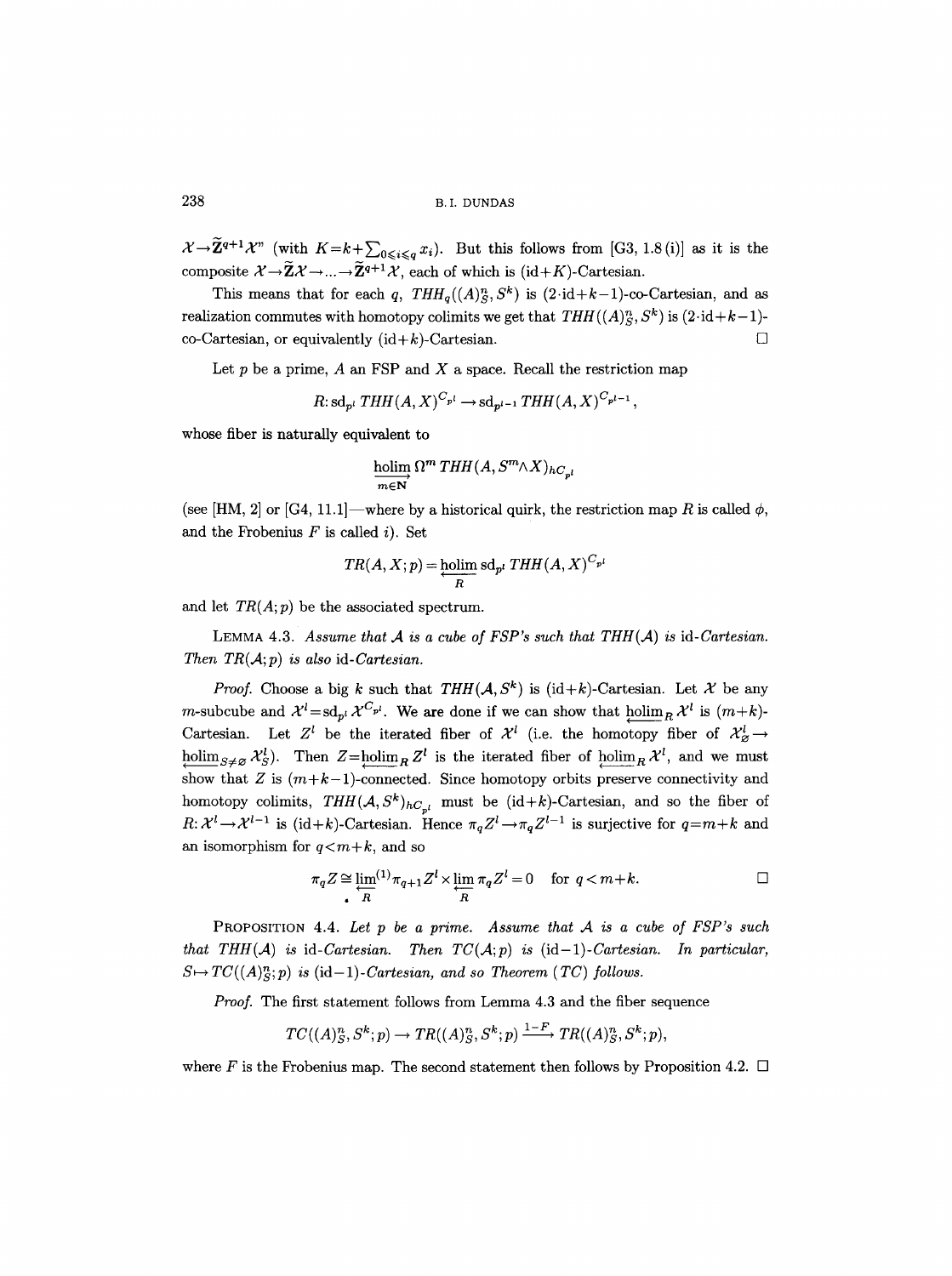#### **5. Proof of Theorem (K)**

Let A be an FSP. The  $(m \times m)$ -matrix FSP  $M_m A$  is given by

$$
X \mapsto M_m A(X) = \mathcal{S}_*(\{1, ..., m\}, \{1, ..., m\}, \land A(X))
$$

("matrices with only one entry in each column") with the obvious multiplication and unit. The FSP structure makes  $QM_mA(S^0)$ =holim<sub>xel</sub>  $\Omega^xM_mA(S^x)$  a simplicial monoid. Let  $\widehat{GL}_m(A)$  be the grouplike monoid formed by pullback in



and let  $\widehat{GL}(A)=\lim_{m\to\infty}\widehat{GL}_m(A)$  (see [Bö3, p. 494]). The connected cover of the infinite loop space of  $K(A)$  is naturally equivalent to  $B\widehat{GL}(A)^+$ .

PROPOSITION 5.1. Let A be an id-Cartesian n-cube of FSP's,  $n>0$ . Then  $K(A)$  is  $(n+1)$ -Cartesian.

*Proof.* Let  $M_m \mathcal{A}$  be the cube given by the  $(m \times m)$ -matrices in  $\mathcal{A}$ . This is id-Cartesian, and so  $QM_m\mathcal{A}$  is an id-Cartesian cube of simplicial monoids. As all maps are 1-connected, we get  $T{\mapsto}\widehat{GL}_m(\mathcal{A}_T)$  as the pullback in

$$
\begin{aligned}\n\widehat{GL}_m(\mathcal{A}_T) &\longrightarrow QM_m\mathcal{A}_T \\
\downarrow &\downarrow \\
GL_m(\pi_0\mathcal{A}_\varnothing) &\longrightarrow M_m(\pi_0\mathcal{A}_\varnothing)\n\end{aligned}
$$

for all  $T \subset n$ . Hence  $\widehat{GL}_m(\mathcal{A})$  is id-Cartesian, and so  $\widehat{BGL}_m(\mathcal{A})$  is (id+1)-Cartesian. Using Lemma 2.7 we get that also  $\widehat{BGL}(\mathcal{A})^+=\lim_m\widehat{BGL}_m(\mathcal{A})^+$  is (id+1)-Cartesian. As  $\pi_0 K(\mathcal{A})$  is the constant cube (either  $K_0(\pi_0 \mathcal{A}_{\varnothing})$  or Z, depending on your choice of model), we see that  $K(\mathcal{A})$  is  $(n+1)$ -Cartesian. (It is not (id+1)-Cartesian because its vertices are not connected).  $\Box$ 

Theorem  $(K)$  now follows from Propositions 3.3 and 5.1.

# **6. Stable K-theory and topological Hochschild homology**

Given the result in [DM], Theorems *(THH)* and (K) (4.2 and 5.1) also give a quick proof of the older conjecture "stable K-theory is topological Hochschild homology" for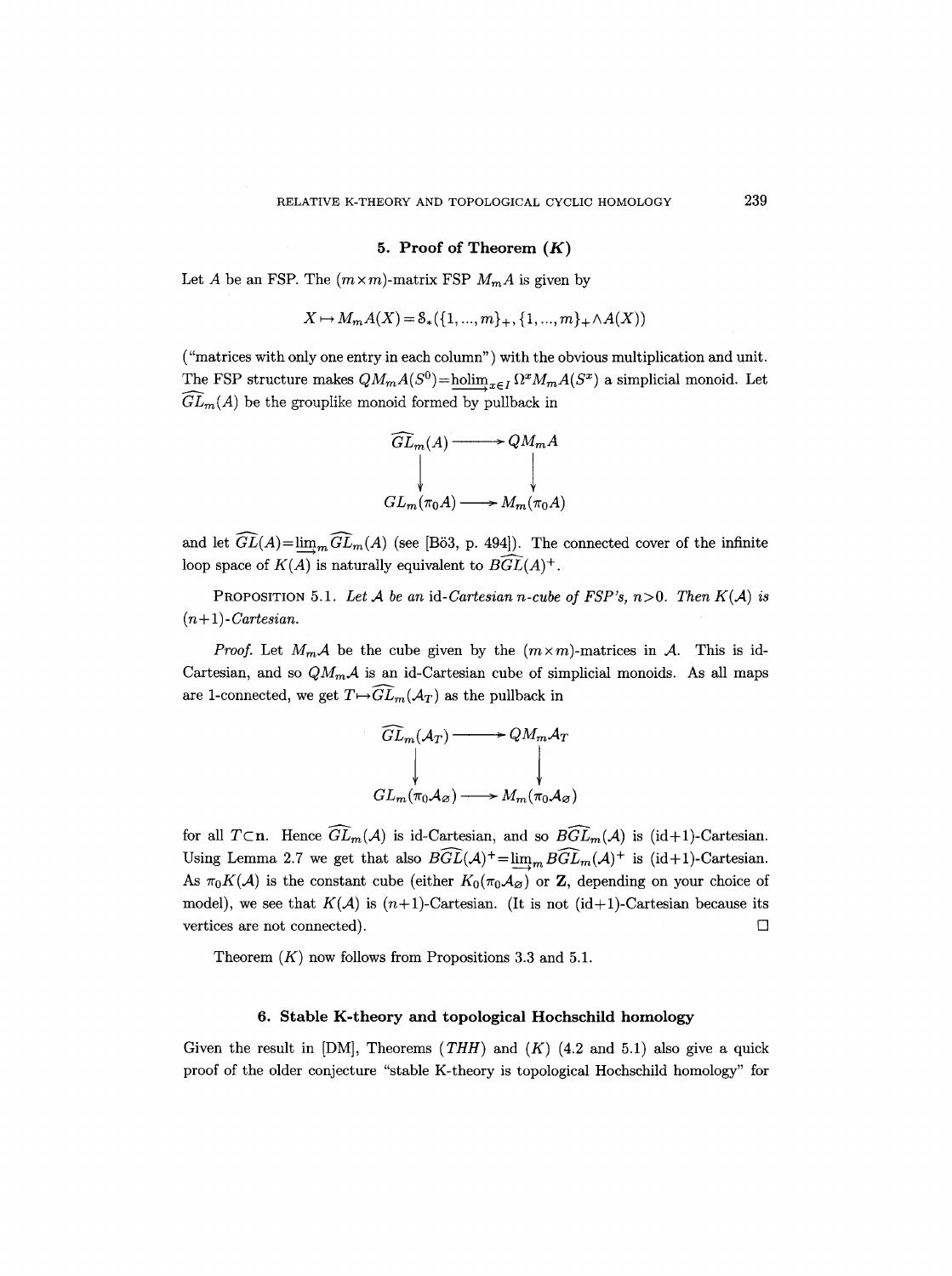FSP's in general (see the program of [Sa]). In particular, it gives a non-manifold proof of "the vanishing of the mystery homology theory" of Waldhausen [Wl].

Let  $A$  be an FSP and  $P$  an  $A$ -bimodule in the sense of  $[PW]$ . We get a new FSP  $X \mapsto (A \vee P)(X) = A(X) \vee P(X)$  by demanding the product in P to be trivial. This is in analogy with the classical case where  $A$  is a simplicial ring and  $P$  is an  $A$ -bimodule:  $A \ltimes P$  is the square zero extension of A by P, and the corresponding FSP is  $X \mapsto \widetilde{A \ltimes P}[X]$ , which by Blakers-Massey is stably equivalent to the FSP *AVP.* 

If P is an A-bimodule, so is  $X \mapsto \widetilde{P}[S^m](X) = S^m \wedge P(X)$ . We define

$$
K^{S}(A, P) = \underline{\text{holim}} \, \Omega^{k} \operatorname{fiber} \{ K(A \vee \widetilde{P}[S^{k-1}]) \to K(A) \}.
$$

The trace map induces a map to

$$
\underset{k}{\text{holim }} \Omega^k \text{ fiber} \{ THH(A \vee \widetilde{P}[S^{k-1}]) \to THH(A) \}.
$$

We have an equivalence to this space from  $\underline{\text{holim}}_k \Omega^k(S^1_+ \wedge THH(A, \widetilde{P}[S^{k-1}]))$  given by the inclusion and the cyclic action. If we compose with the projection down to

$$
\underset{k}{\text{holim}} \Omega^k(S^1 \wedge THH(A, \widetilde{P}[S^{k-1}])) \xrightarrow{\simeq} \underset{k}{\text{holim}} \Omega^k(THH(A, \widetilde{P}[S^k])) \xleftarrow{\simeq} THH(A, P)
$$

we get a map on the homotopy groups, which for rings is equal to the map given in [DM], see [Mc, 4].

THEOREM 6.0. *Let A be an FSP and P an A-bimodule. Then* 

$$
K^S(A, P) \simeq THH(A, P).
$$

*Proof.* The functor  $S \mapsto (A)^n_S$  displayed in §3, can clearly be applied to A-bimodules as well, and  $S \rightarrow (P)^n_S$  will be a cube of  $S \rightarrow (A)^n_S$ -bimodules, which ultimately gives us a cube  $S \mapsto (A)^n_S \vee (P)^n_S$  of FSP's. There is a stable equivalence  $(A)^n_S \vee (P)^n_S \mapsto (A \vee P)^n_S$ , consisting of repeated applications of the 2k-connected map

$$
\widetilde{\mathbf{Z}}[A(S^k)]\vee \widetilde{\mathbf{Z}}[P(S^k)]\to \widetilde{\mathbf{Z}}[A(S^k)]\oplus \widetilde{\mathbf{Z}}[P(S^k)]\cong \widetilde{\mathbf{Z}}[A(S^k)\vee P(S^k)].
$$

The noninitial nodes in these cubes are of a sort taken care of by [DM], and all we need to know is that

$$
K(A \lor P) \to \underset{S \neq \emptyset}{\text{holim}} K((A)_{S} \lor (P)_{S}),
$$
  

$$
THH(A \lor P) \to \underset{S \neq \emptyset}{\text{holim}} THH((A)_{S} \lor (P)_{S})
$$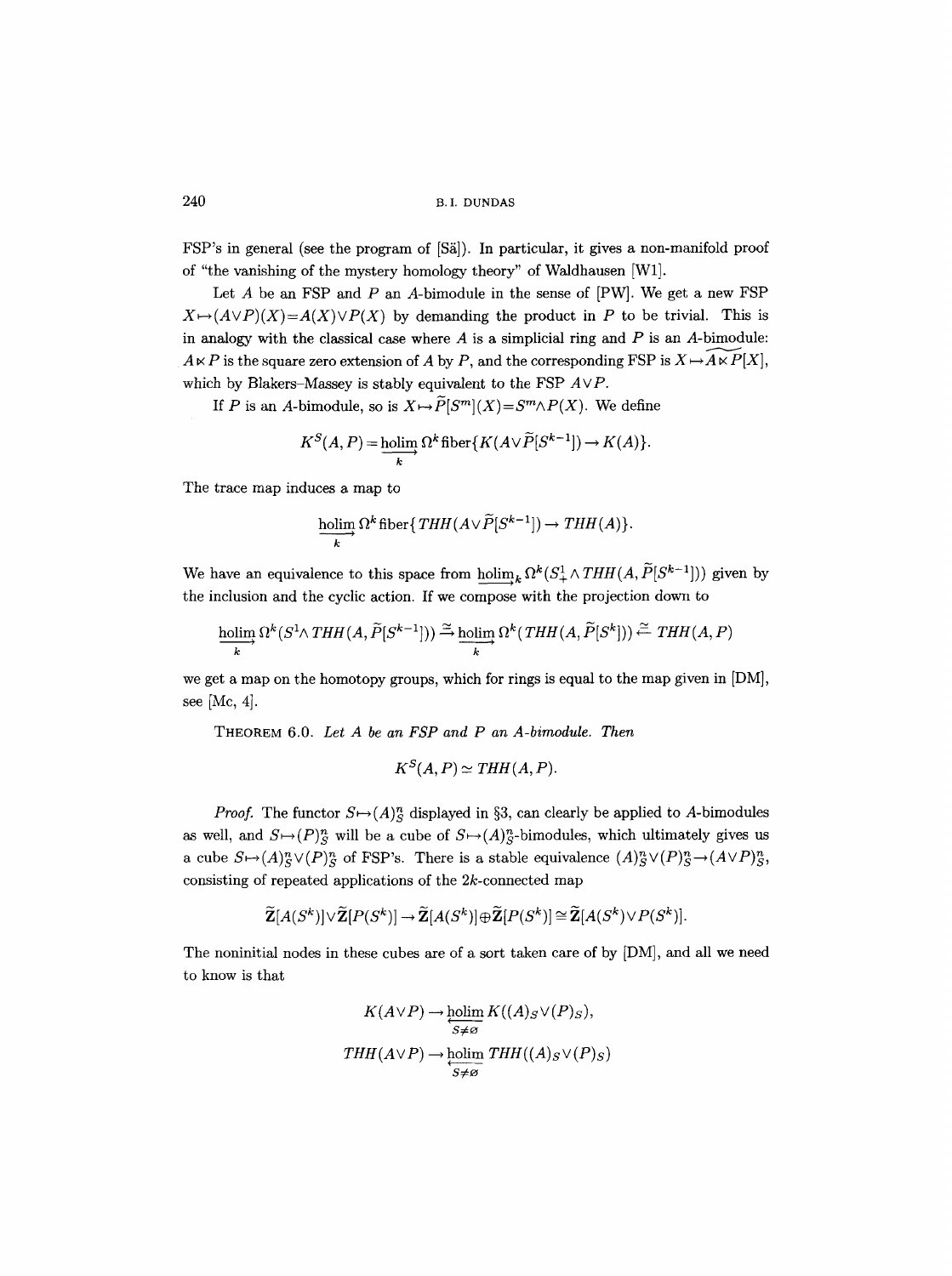and

$$
THH(A, P) \to \underset{S \neq \varnothing}{\text{holim}} THH((A)_S, (P)_S)
$$

are equivalences. This follows from Propositions 5.1 and (for the last statement: a very slight variation of  $(4.2)$ .

#### References

- [A] ADAMS, J. F., A periodicity theorem in homological algebra. *Proc. Cambridge Philos. Sou.,* 62 (1966), 365-377.
- [BF] BOUSFIELD, A.K. & FRIEDLANDER, E.M., Homotopy theory of  $\Gamma$ -spaces, spectra and bisimplicial sets, in *Geometric Applications of Homotopy Theory, Vol.* II (Evanston, IL, 1977), pp. 80-130. Lecture Notes in Math., 658. Springer-Verlag, Berlin-New York, 1978.
- [BK] BOUSFIELD, A.K. & KAN, D.M., *Homotopy Limits, Completions and Localizations.* Lecture Notes in Math., 304. Springer-Verlag, Berlin-NewYork, 1972.
- [Bö1] BÖKSTEDT, M., Topological Hochschild homology. To appear in *Topology.*<br>[Bö2] BÖKSTEDT, M., CARLSSON, G., COHEN, R., GOODWILLIE, T. G., HSIANG
- BÖKSTEDT, M., CARLSSON, G., COHEN, R., GOODWILLIE, T. G., HSIANG, W. C. & MADSEN, I., The algebraic K-theory of simply connected spaces. *Duke Math. J.,*  84 (1996), 541-563.
- [Bö3] BÖKSTEDT, M., HSIANG, W.C. & MADSEN, I., The cyclotomic trace and algebraic K-theory of spaces. *Invent. Math.,* 111 (1993), 463-539.
- [Bö4] BÖKSTEDT, M. & MADSEN, I., Topological cyclic homology of the integers. Astérisque, 226 (1994), 57-143.
- [Bö5] -- Algebraic K-theory of local number fields: the unramified case, in *Prospects in Topology* (Princeton, NJ, 1994), pp. 28-57. Ann. of Math. Stud., 138. Princeton Univ. Press, Princeton, NJ, 1995.
- [DGM] DUNDAS, B.I., GOODWILLIE, T. G. & McCARTHY, R., In preparation.
- [DM] DUNDAS, B.I. & MCCARTHY, R., Stable K-theory and topological Hochschild homology. *Ann. of Math.,* 140 (1994), 685-701.
- [Dw] DWYER, W.G., Twisted homological stability for general linear groups. *Ann. of Math.,* 111 (1980), 239-251.
- [EKMM] ELMENDORF, A.D., KRIZ, I., MANDELL, M.A. & MAY, J.P., *Rings, Modules, and Algebras in Stable Homotopy Theory. With an Appendix by M. Cole.* Math. Surveys Monographs, 47. Amer. Math. Soc., Providence, RI, 1997.
- [FJ] FARRELL, F.T. & JONES, L.E., Rigidity in geometry and topology, in *Proceedings of the International Congress of Mathematicians* (Kyoto, 1990), pp. 653-663. Math. Soc. Japan, Tokyo, 1991.
- [G1] GOODWILLIE, T. G., Relative algebraic K-theory and cyclic homology. *Ann. of Math.,*  124 (1986), 347-402.
- [G2]  $-$  Letter to F. Waldhausen, July 13, 1988.
- [G3] -- Calculus II: Analytic functors. *K-Theory,* 5 (1992), 295-332.
- [G4] -- Notes on the cyclotomic trace (March 23, 1990). Lecture notes from a lecture series given at MSRI during the spring of 1990.